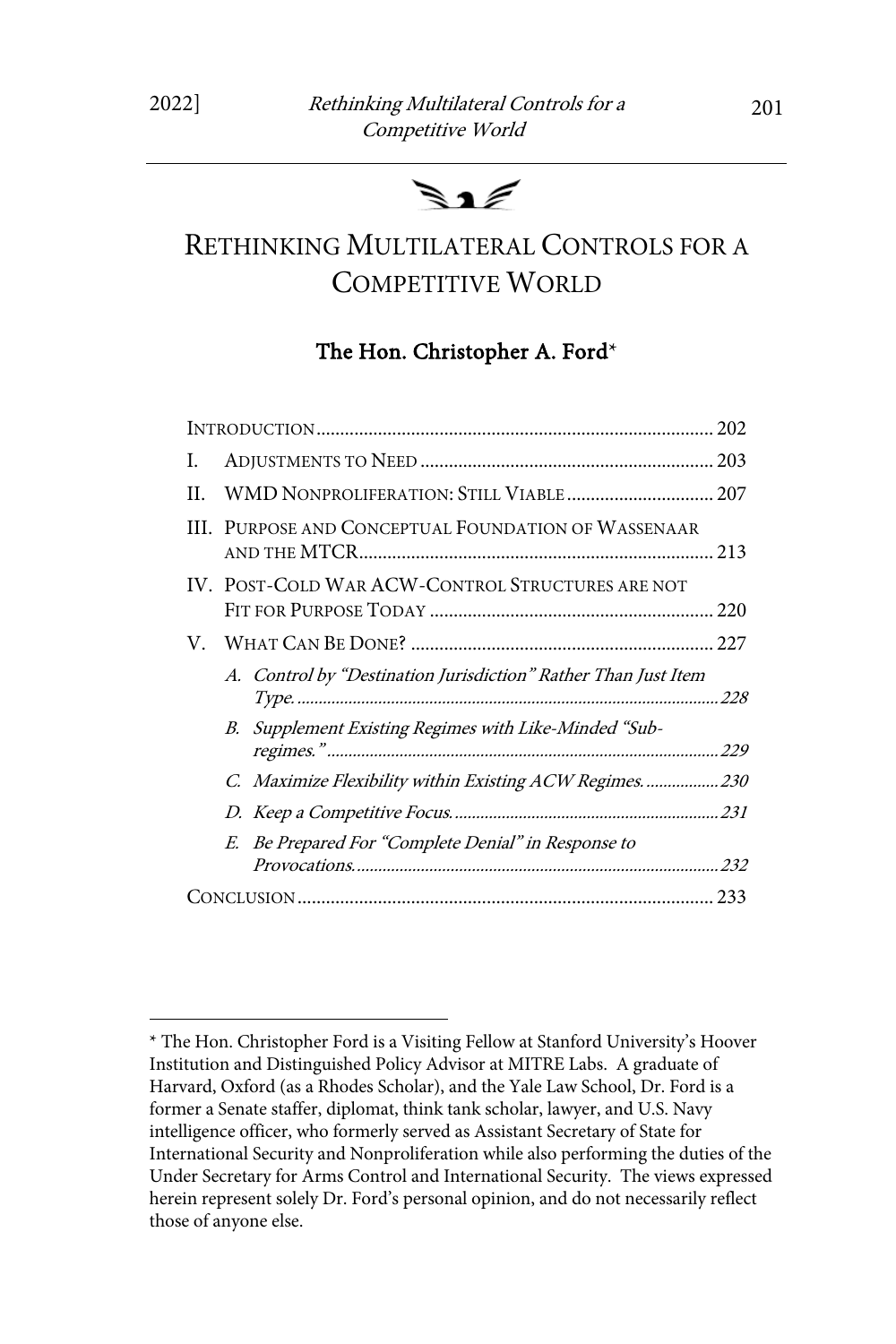#### **INTRODUCTION**

The international community's present multilateral export control regimes - the Missile Technology Control Regime ("MTCR"),<sup>1</sup> Nuclear Suppliers' Group ("NSG"),<sup>2</sup> Wassenaar Arrangement ("WA"),<sup>3</sup> Australia Group ("AG"),<sup>4</sup> and Zangger Committee<sup>5</sup> – have played an important role in promoting international security over the last generation. Nevertheless, the global circumstances that led to creating some of these regimes have changed. In light of the new geopolitical environment of the present day, which differs in significant ways from that prevailing at the time of these regimes' birth and presents security challenges that some of them were not designed to meet, it is worth exploring the degree to which these regimes remain "fit for purpose" in addressing pressing international security needs, and what supplemental or alternative approaches might work better. This Article hopes to help initiate a conversation about this challenge and what might be done about it.

I am no longer in government, of course, but as I see it, today's regimes have not all aged well as the world has changed. To its credit, the nuclear nonproliferation regime retains considerable salience, it being both no less important than ever to prevent the number of nuclear weapons possessors from increasing and still conceivable that even today's rivalrous great powers will continue to feel a shared interest in cooperation to preclude others from acquiring such capabilities. Despite actual or potential possession of illegal chemical and/or biological weaponry ("CBW") by Russia and China,<sup>6</sup> it also

<sup>&</sup>lt;sup>1</sup> See MISSILE TECH. CONTROL REGIME, https://mtcr.info (last visited Mar. 2, 2022).

<sup>&</sup>lt;sup>2</sup> See NUCLEAR SUPPLIERS GRP., https://www.nuclearsuppliersgroup.org/en/ (last visited Mar. 2, 2022).

<sup>&</sup>lt;sup>3</sup> See WASSENAAR ARRANGEMENT, https://www.wassenaar.org (last visited Mar. 2, 2022).

<sup>&</sup>lt;sup>4</sup> See AUSTL. GRP.,

https://www.dfat.gov.au/publications/minisite/theaustraliagroupnet/site/en/index.ht ml (last visited Mar. 2, 2022).

<sup>&</sup>lt;sup>5</sup> See ZANGGER COMM., http://zanggercommittee.org (last visited Mar. 2, 2022).

 $6$  See, e.g., Addition of Entities to the Entity List, and Revision of Entries on the Entity List, 85 Fed. Reg. 52898 (Aug. 27, 2020) (to be codified at 15 C.F.R. pt. 744)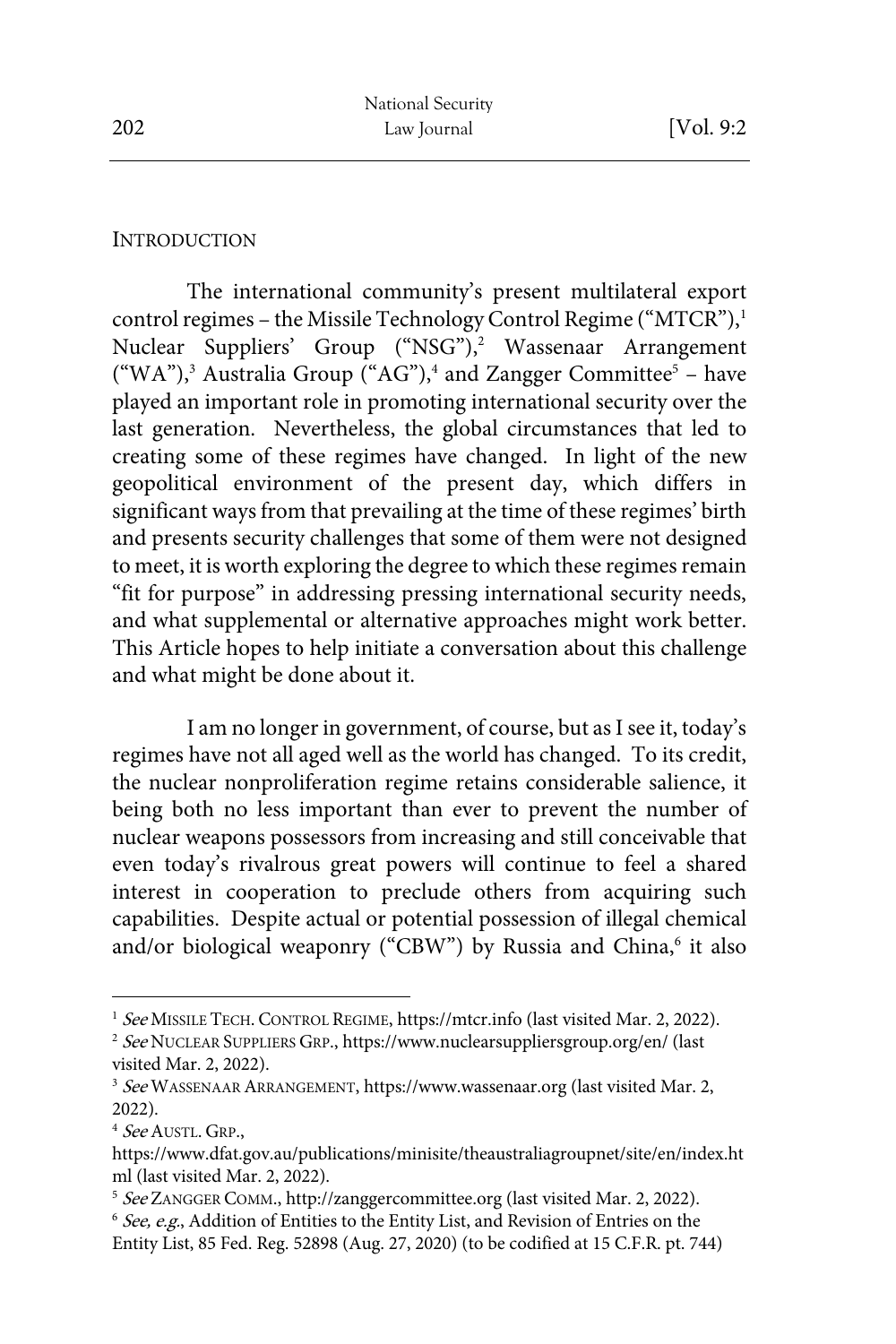seems likely that at least some such shared interest in CBW nonproliferation can still be found among the world's major states. Therefore, the export control regimes devoted to controlling the spread of weapons of mass destruction ("WMD") seem to remain viable and worthy of continued support.

However, time and geopolitical circumstances have been less kind to the dual-use export control regimes of Wassenaar and the MTCR, which focus upon what might be termed advanced conventional weapons (ACW). Both of those regimes were established to fulfill purposes and built around mechanisms that make them, each for its own reasons, ill-suited to, and to some degree perhaps even counterproductive in, today's world of great power competitive dynamics. This Article explores this challenge and suggests some general principles to guide responses to this evolved mismatch.

I. ADJUSTMENTS TO NEED

As a preliminary matter, it is worth remembering that these specific multilateral export control regimes are not, and should not be, eternal fixtures of the international terrain. Instead, they are institutions that developed in response to particular needs and to serve particular

<sup>(</sup>adding to the Commerce Department's "Entity List" three Russian institutes "associated with the Russian biological weapons program"); U.S. DEP'T OF STATE, 2021ADHERENCE TO AND COMPLIANCE WITH ARMS CONTROL, NONPROLIFERATION, AND DISARMAMENT AGREEMENTS AND COMMITMENTS, at Part V (Apr. 15, 2021) (finding that China has "engaged in activities with dual-use applications, which raise concerns regarding its compliance with Article I of the BWC. In addition, the United States does not have sufficient information to determine whether China eliminated its assessed historical biological warfare (BW) program, as required under Article II of the Convention" and that "the Russian Federation (Russia) maintains an offensive BW program and is in violation of its obligation under Articles I and II of the BWC. The issue of compliance by Russia with the BWC has been of concern for many years."); U.S.DEP'T OF STATE, 2021 COMPLIANCE WITH THE CONVENTION ON THE PROHIBITION OF THE DEVELOPMENT, PRODUCTION, STOCKPILING, AND USE OF CHEMICAL WEAPONS AND ON THEIR DESTRUCTION (CONDITION 10(C) REPORT), at 10-17 (Apr. 2021) (explaining that "the United States cannot certify that China has met its obligations under the Chemical Weapons Convention due to concerns regarding China's research of pharmaceuticalbased agents (PBAs) and toxins" and "Russia is in non-compliance with the CWC … [and] Russia maintains an undeclared chemical weapons program.").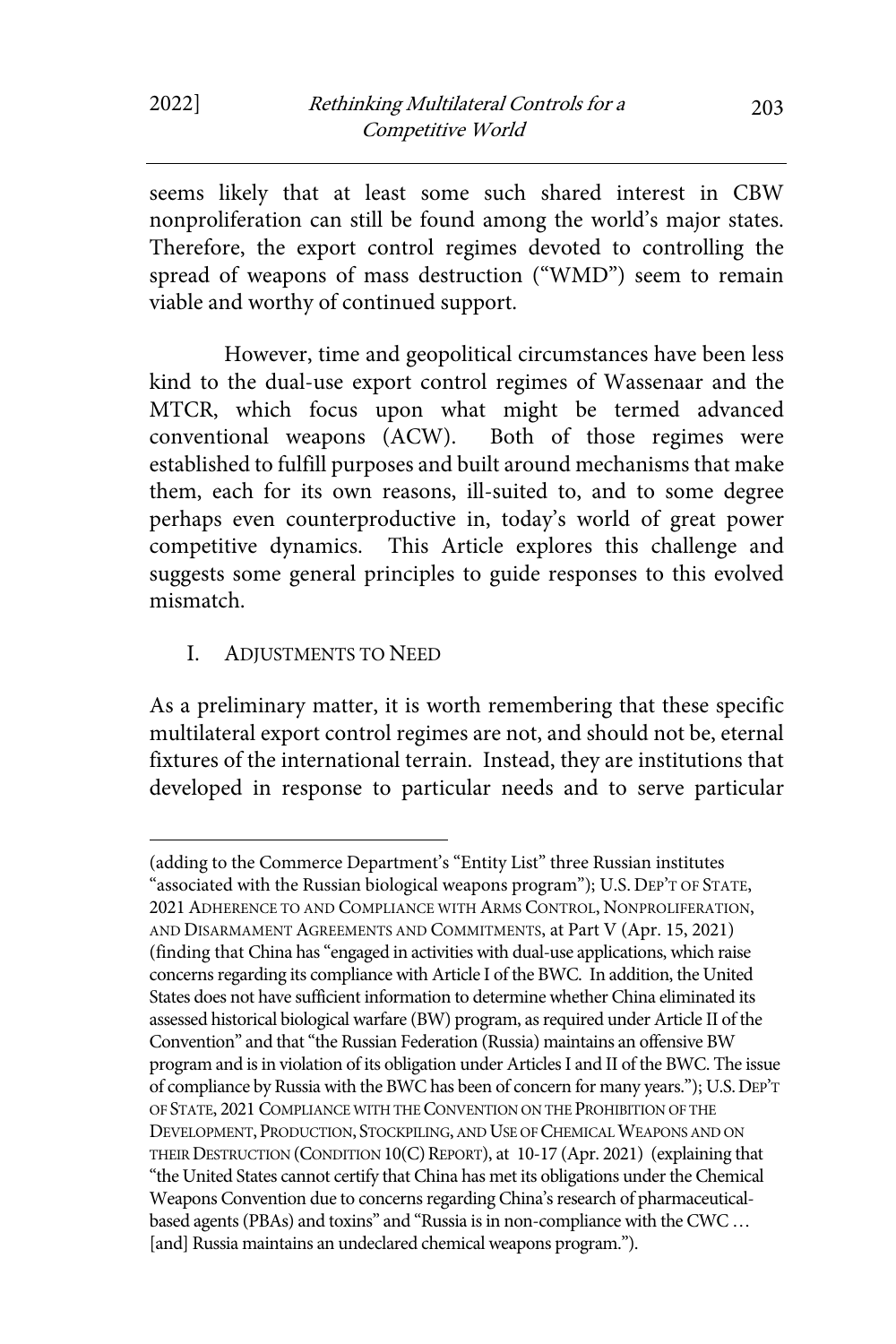purposes, and they may be – and, historically, are – adjusted in response to changing circumstances. They do not exist for their own sake and have no intrinsic value, but rather are created to serve global security interests; they gain their value from their degree of effectiveness in doing this.

Historically, such regimes have sometimes been created in response to specific crises that illustrated the need for more restraint.<sup>7</sup> The Nuclear Suppliers Group, for instance, was created in 1975 to restrict transfers of dual-use nuclear technology after India's explosion of a nuclear device the previous year demonstrated that civil-nuclear items, materials, and technology supplied for peaceful purposes were at risk of being diverted to nuclear weapons development.<sup>8</sup> Alternatively, regimes have sometimes emerged in order to take advantage of emergent possibilities for global restraint, such as the MTCR's creation in 1987 by the principal technology-possessing Western democracies of the G7 group as a way to control the further spread of advanced (and nuclear-capable) missile capabilities at a time when Cold War tensions were waning, and the United States and the Soviet Union were in the process of negotiating the elimination of all their intermediate-range missiles.<sup>9</sup>

However, it is also the case that multilateral export control regimes have on occasion been terminated and new ones created to impose less restraint.<sup>10</sup> The Coordinating Committee for Multilateral Export Control ("COCOM"), for example, was created in 1949 as the United States and its NATO allies were gearing up for what turned out

<sup>&</sup>lt;sup>7</sup> See CONG. RSCH. SERV., RS20517, MILITARY TECHNOLOGY AND CONVENTIONAL WEAPONS EXPORT CONTROLS: THE WASSENAAR ARRANGEMENT, at 3 (Sept. 29, 2006) [hereinafter CRS CONVENTIONAL WEAPONS EXPORT CONTROLS].

<sup>&</sup>lt;sup>8</sup> See Daryl Kimball et al., The Nuclear Suppliers Group (NSG) at a Glance, ARMS CONTROL ASS'N (Mar. 2022), https://www.armscontrol.org/factsheets/NSG.<br><sup>9</sup> Compare Debra A. Ozga, A Chronology of the Missile Technology Control

Regime, 1 NONPROLIFERATION REV. 66, 66-93 (Winter 1994), with Steven Pifer et al., The Treaty on Intermediate-Range Nuclear Forces: History and Lessons Learned, BROOKINGS INST. (Dec. 6, 2012).

<sup>&</sup>lt;sup>10</sup> See John H. Henshaw, The Origins of COCOM: Lessons for Contemporary Proliferation Control Regimes, HENRY L. STIMSON CENTER, REPORT NO. 7, 17-21 (May 1993) (describing the various adjustments in COCOM control lists and procedures over time negotiated by the United States and its allies).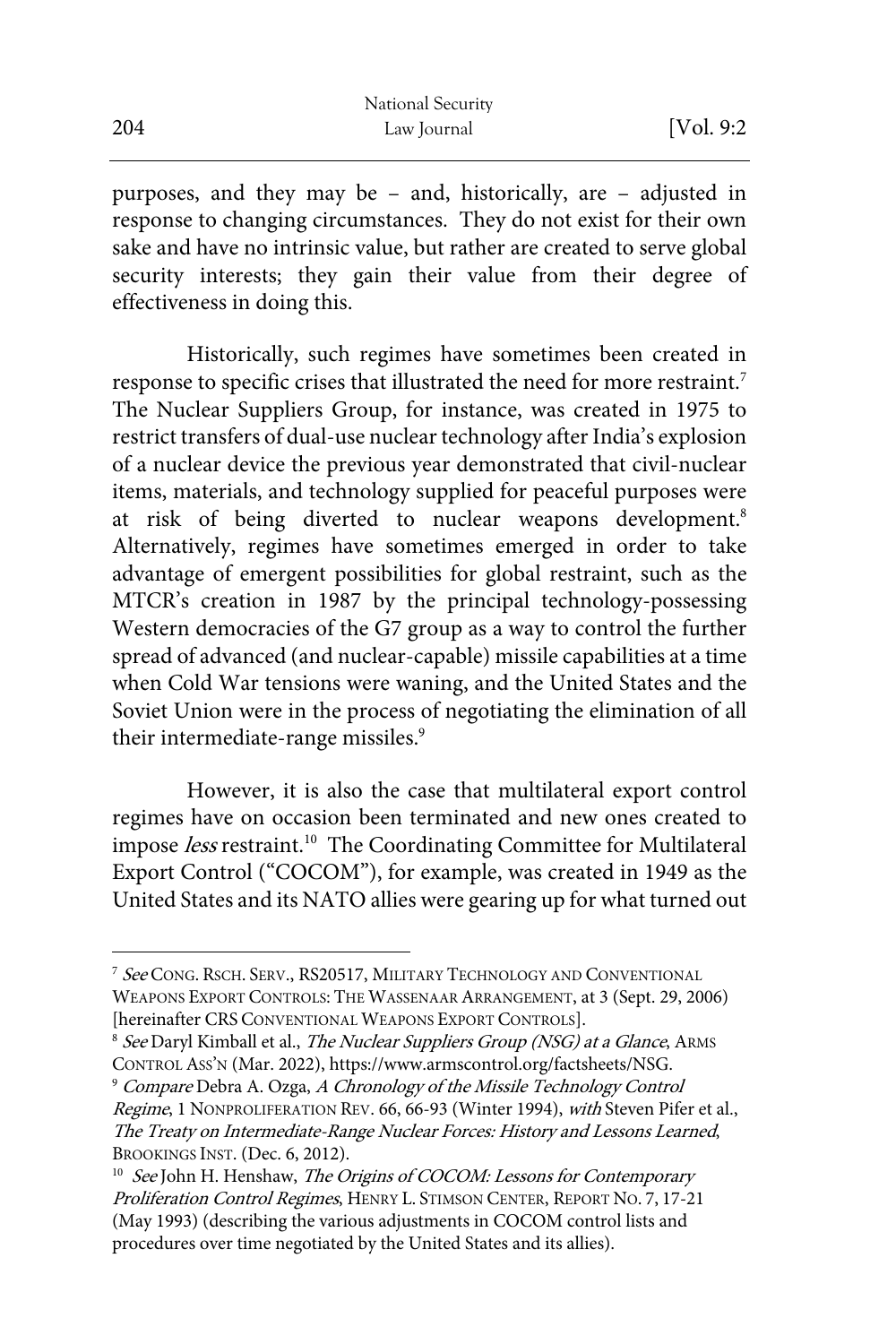to be decades of geopolitical competition with the Soviet Union and<br>its allies.<sup>11</sup> COCOM imposed strict controls on what dual-use COCOM imposed strict controls on what dual-use (conventional or military) technologies could be exported to the Communist bloc. The organization maintained one list of controlled items related to nuclear technology, a second list for munitions, and a third for dual-use items. Depending upon the sensitivity of the item, various degrees of restriction existed on whether and when they could be exported; the most sensitive items could only be transferred with the unanimous consent of all COCOM members.12

The COCOM system originally covered the Soviet Union, its Warsaw Pact allies, and China. However, even before the end of the Cold War these restrictions had been adjusted in response to perceived changes in the security environment. Indeed, COCOM's history from the early 1970s onward could be read as a *succession* of adjustments to COCOM rules, each made in the service of what were felt to be the strategically competitive Cold War exigencies and possibilities of the moment.

Before 1972, COCOM restrictions were actually tougher on China than they were on the Soviet Union. At that time, however, in conjunction with U.S. diplomatic moves to open to Beijing as a maneuver for competitive advantage against Moscow, the previous "China difference" was ended, and Moscow and Beijing were thereafter treated similarly.<sup>13</sup> A few years later, moreover, "when China no longer appeared to pose the kind of threat to the West it once had," standards were relaxed further, and the so-called "China Green Line" – below which "technology . . . was to be freely available to China without reference to COCOM" – was established for technology transfers to Beijing.<sup>14</sup> From 1980, China was put into "a special onecountry COCOM category," and Washington adopted more lenient national rules for exporting dual-use goods to China. In 1983, when U.S.-Soviet tensions rose sharply, COCOM softened its rules vis-à-vis

<sup>&</sup>lt;sup>11</sup> *Id.* at 8-10.<br><sup>12</sup> *Id.* at 6.

<sup>&</sup>lt;sup>13</sup> John Garver, "China's U.S. Policies," in *China Rising: Power and Motivation in* Chinese Foreign Policy (Yong Deng & Fei-Ling Wang, eds.) (Lanham, Maryland: Rowman & Littlefield, 2005), at 201, 212.

<sup>&</sup>lt;sup>14</sup> Henshaw, *supra* note 10, at 6-7.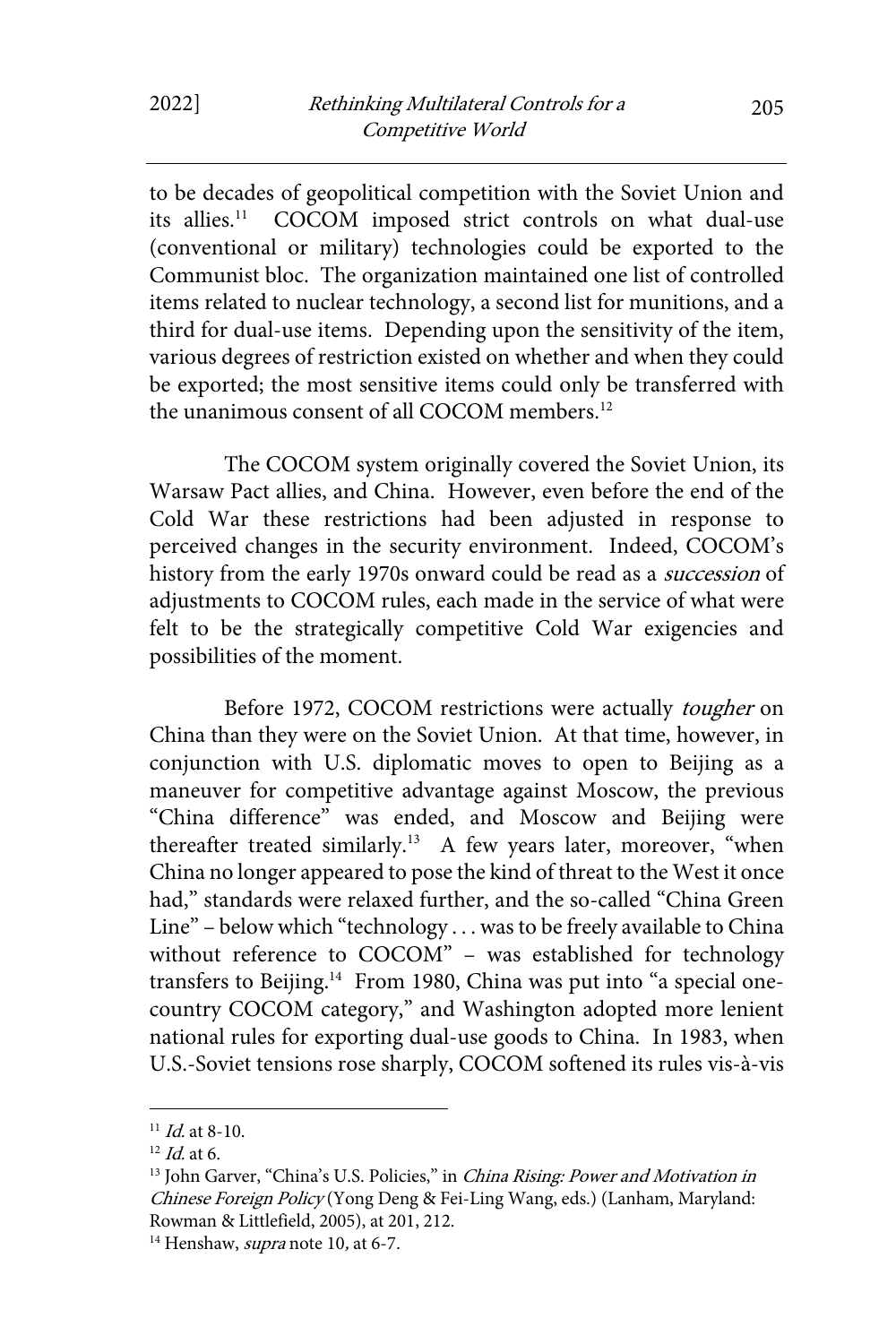|     | National Security |            |
|-----|-------------------|------------|
| 206 | Law Journal       | [Vol. 9:2] |

Beijing once again, now designating China as a "friendly, nonaligned country." Western countries further simplified procedures for technology exports to China in 1985.<sup>15</sup>

After the general relaxation of geopolitical competition that seemed to have occurred with the end of the Cold War, moreover, COCOM was felt to be too restrictive in general, and to have become inappropriate in the post-competitive environment of the post-Cold War era – a period in which its member countries now felt that "an East-West focus was no longer the best basis for export controls."16 COCOM was accordingly disbanded in 1994, and replaced in 1996 by the more permissive rules of the Wassenaar Arrangement, which did not expressly target any major countries but rather focused merely upon exports to "countries of concern" that were understood (albeit only impliedly) to consist of so-called "rogue" or "pariah" states.17 The membership of Wassenaar, in fact, came to include the Russian Federation itself – COCOM's former primary target – after Moscow overcame American reluctance by agreeing not to sell plutonium reprocessing equipment to Iran.18

This history illustrates the point that there is nothing untoward about revisiting the structure and focus of such regimes in response to changes in the security environment. On the contrary, such a revisitation is normal and to be expected. Indeed, it would betray the fundamental purpose of multilateral export control regimes in promoting international security if they were not, at least in theory, subject to adjustment and revision in response to the changing circumstances of that security environment.

There is thus nothing sacrosanct about a regime's existence without discerning whether (a) it serves purposes likely to improve the security environment and (b) it operates to that end in practice.

<sup>&</sup>lt;sup>15</sup> Garver, *supra* note 13, at 213.

<sup>&</sup>lt;sup>16</sup> BERT CHAPMAN, EXPORT CONTROLS: A CONTEMPORARY HISTORY 311 (Univ. Press of America, 2013); see also Henshaw, supra note 10, at 1-4.

<sup>&</sup>lt;sup>17</sup> See CRS CONVENTIONAL WEAPONS EXPORT CONTROLS, *supra* note 7, at 3.<br><sup>18</sup> Id.; see Raymond Bonner, *Russia Seeks to Limit an Arms Control Accord*, N.Y.

TIMES (Apr. 5, 1996) (reporting that, Russia apparently later tried to water down some of Wassenaar's provisions).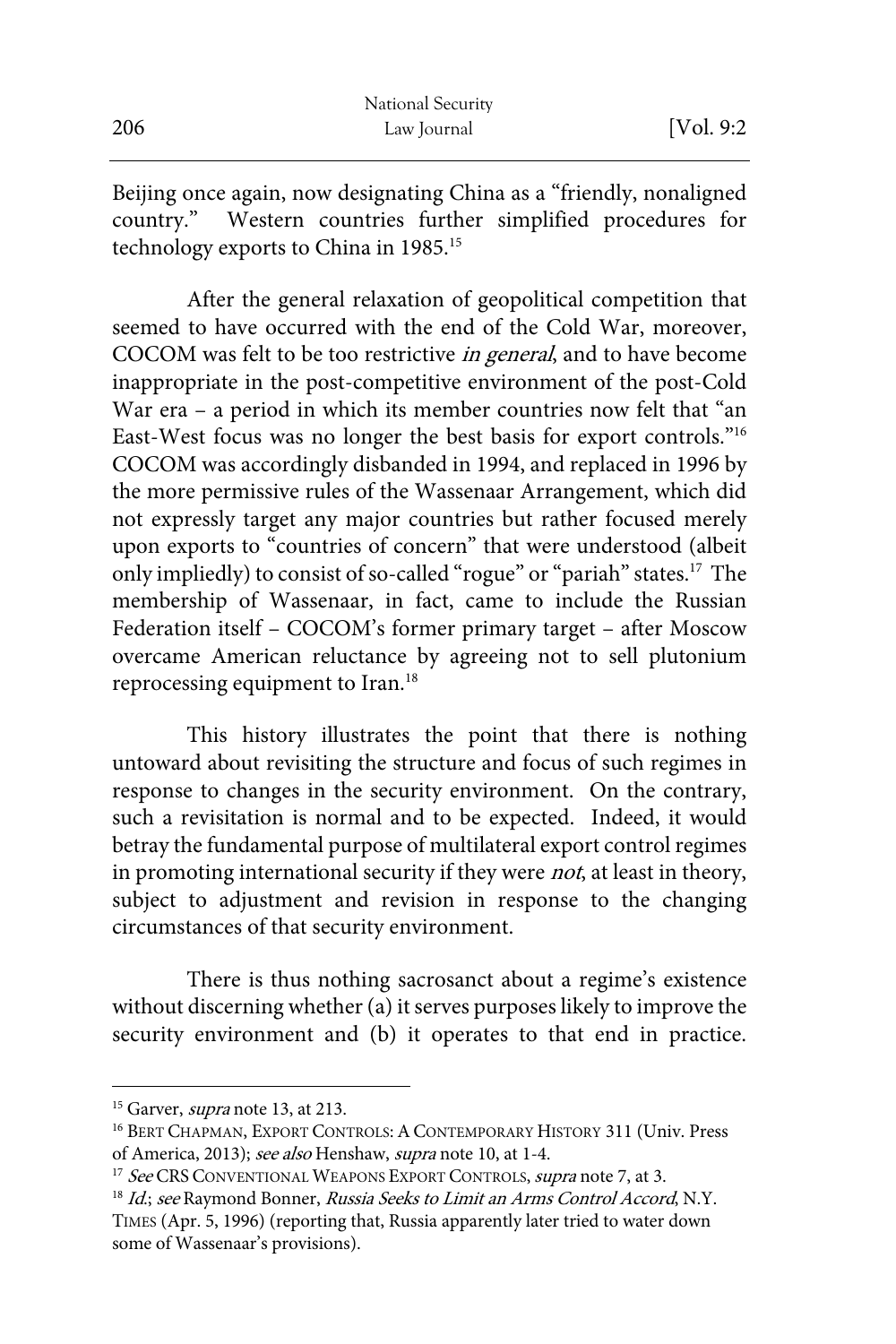Regimes for which both of these questions can be answered in the affirmative will deserve continued support. Regimes for which they cannot, however, should be reformed or supplemented to ensure that they come once again to contribute to security, or abandoned if their defects are significant and reform proves unfeasible.

We need to approach such matters carefully, of course, but the answers to questions about whether today's multilateral regimes are fit for purpose must be answered empirically rather than a priori. The answer might be "yes," but it might alternatively be "no" – and we need to be open-minded enough to evaluate the issue fairly and thoughtfully.

#### II. WMD NONPROLIFERATION: STILL VIABLE

So let's see what that might look like. As indicated above, it is worth considering WMD-control regimes – that is, the NSG and Zangger Committee for nuclear weaponry, as well as the Australia Group for CBW – in the context of the basic purposes they were created to serve, the degree to which these purposes still make sense in today's security environment, and the extent to which these regimes effectively serve those purposes.

Significantly, all three of these regimes originated during the Cold War – a period, of course, of significant great power tension and rivalry, in which superpower blocs competed for influence and risks of conflict between them ran high.<sup>19</sup> They all grew out of a perceived need to keep *additional* states from acquiring WMD tools capable of inflicting grievous harm upon civilians in time of conflict.

As noted, the NSG was created after India's explosion of a nuclear device demonstrated that nuclear technology transferred for peaceful purposes could nonetheless be diverted to weapons efforts; it

<sup>19</sup> The NSG was established in 1975, the Zangger Committee in the mid-1970s, and the Australia Group in 1985. See, e.g., Kimball, supra note 8; ZANGGER COMMITTEE, History, http://www.zanggercommittee.org/history.html (last visited Apr. 2, 2022); AUSTL. GRP., The Origins of the Australia Group

https://www.dfat.gov.au/publications/minisite/theaustraliagroupnet/site/en/origins. html (last visited Apr. 2, 2022).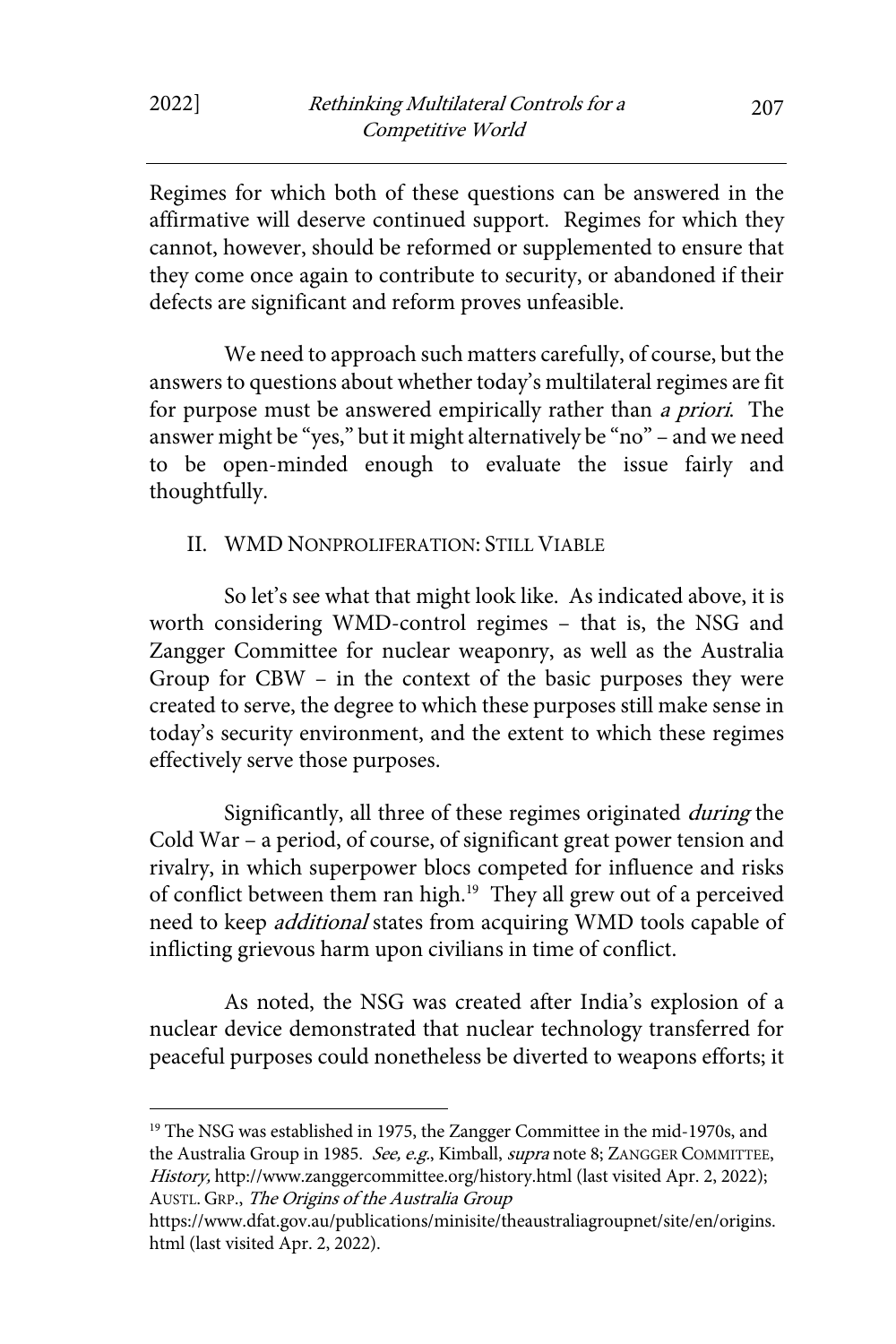sought to keep more such diversions from occurring by encouraging supplier states to exercise greater restraint in transfers of nuclear materials, equipment, and technology.20 The Zangger Committee served similar purposes, having been established in the early 1970s in order to help effectuate the terms of Article III of the Nuclear Nonproliferation Treaty ("NPT"), which requires that transfers of nuclear material be subject to International Atomic Energy Agency ("IAEA") safeguards.<sup>21</sup> Directly or indirectly, therefore, both of these regimes partook of the strategic wisdom encoded in the NPT: that increasing the number of states with access to nuclear weaponry was likely to be destabilizing and to increase the risk of nuclear war through accident, miscalculation, uncontrollable escalation, or a failure of deterrence.<sup>22</sup>

For its part, the Australia Group originated in 1985, in response to Iraq's use of chemical weaponry ("CW") during the Iran-Iraq War, and was grounded in the realization that at least some of the precursor chemicals and materials used to make Iraq's CW had been procured through legitimate trade channels.23 Chemical weapons were not at that time illegal, for their prohibition would not occur until the Chemical Weapons Convention ("CWC") came into force in

<sup>&</sup>lt;sup>20</sup> Kimball, *supra* note 8.<br><sup>21</sup> Treaty on the Non-Proliferation of Nuclear Weapons art. III, Jul. 1, 1968, 21

U.S.T. 483, 729 U.N.T.S. 161 ("(1) Each non-nuclear-weapon State Party to the Treaty undertakes to accept safeguards, as set forth in an agreement to be negotiated and concluded with the International Atomic Energy Agency in accordance with the Statute of the International Atomic Energy Agency and the Agency's safeguards system, for the exclusive purpose of verification of the fulfi[l]lment of its obligations assumed under this Treaty with a view to preventing diversion of nuclear energy from peaceful uses to nuclear weapons or other nuclear explosive devices . . . The safeguards required by this Article shall be applied on all source or special fissionable material in all peaceful nuclear activities within the territory of such State, under its jurisdiction, or carried out under its control anywhere. (2) Each State Party to the Treaty undertakes not to provide: (a) source or special fissionable material, or (b) equipment or material especially designed or prepared for the processing, use or production of special fissionable material, to any non-nuclear-weapon State for peaceful purposes, unless the source or special fissionable material shall be subject to the safeguards required by this Article.") [hereinafter NPT].

 $22$  Id. at Preamble (noting "the devastation that would be visited upon all mankind by a nuclear war and the consequent need to make every effort to avert the danger of such a war and to take measures to safeguard the security of peoples.").

<sup>&</sup>lt;sup>23</sup> See, e.g., U.S. DEP'T OF STATE, THE AUSTL. GRP. FACT SHEET (Aug. 10, 2004).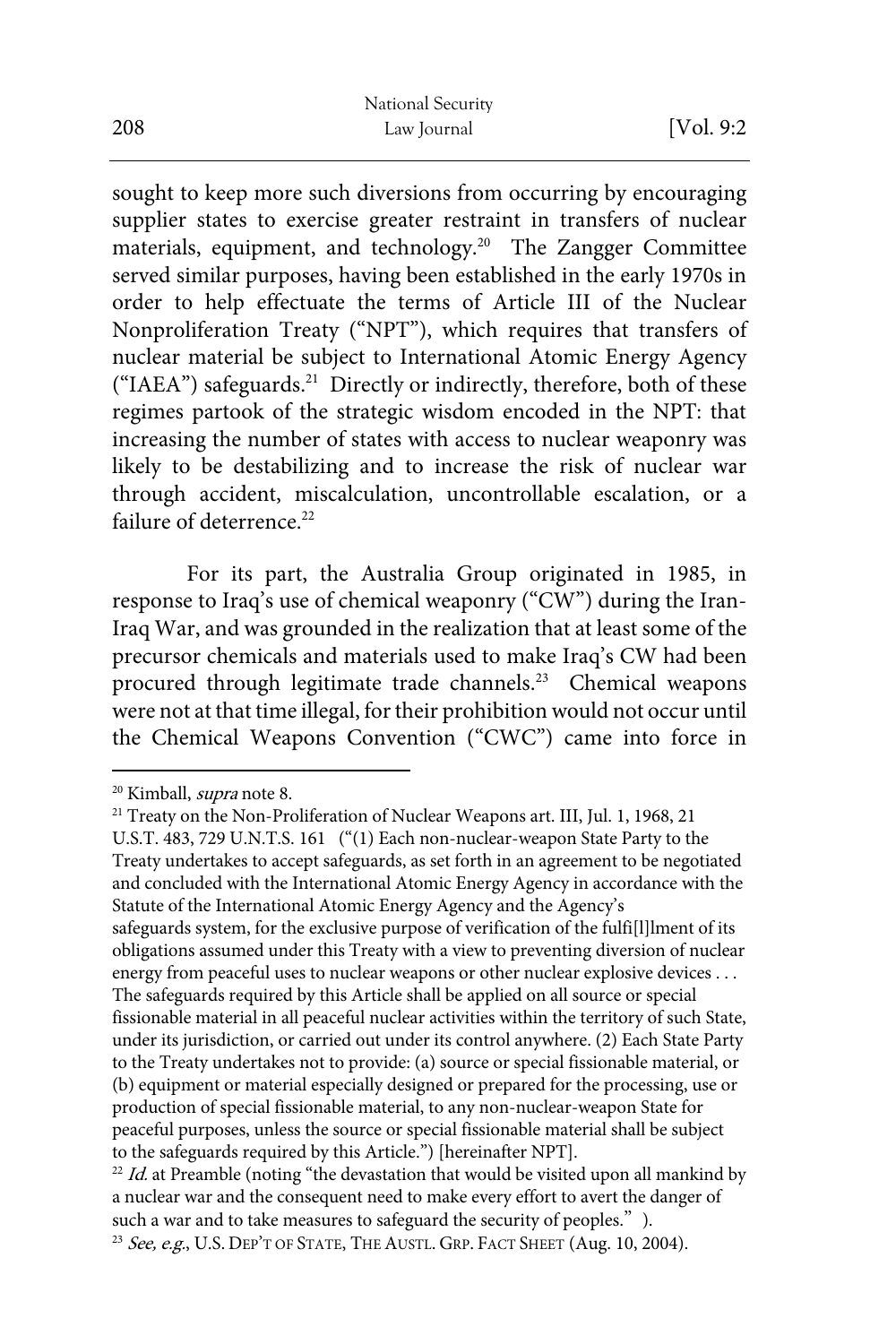1997.24 Indeed, at the time a number of major powers – including the United States and the Soviet Union – possessed chemical weapons.25 Nevertheless, the actual use of CW was prohibited by the 1925 Geneva Protocol,<sup>26</sup> and it was understood that CW proliferation was dangerous and undesirable, and the AG helped serve that purpose. The group's export control lists were also expanded to cover biological weapons ("BW") in the 1990s, $^{27}$  thus arguably closing a longstanding gap, since BW had been outlawed ever since the Biological and Toxin Weapons Convention ("BTWC") came into effect in 1975.<sup>28</sup>

The strategic rationale underlying all three of these regimes thus made sense even in the starkly great-power competitive world of the 1970s and 1980s, with the Cold War's superpower disputants and their allies and proxies generally agreeing that the addition of *new* WMD-possessing "players" was not in their interests.<sup>29</sup> In that context, nonproliferation not only supported the cause of international security more generally – by reducing the risk of WMDarmed conflict, with the tremendous perils it would present to innocent civilians – but also arguably advanced the interests of the major players by making it harder for new states to emerge as their military "competitors" through the acquisition of the sorts of asymmetric advantage that possession of WMD might provide. As illustrated most dramatically by the NPT itself, which Washington and

<sup>&</sup>lt;sup>24</sup> Convention on the Prohibition of the Development, Production, and Stockpiling of Chemical Weapons and on their Destruction, Jan. 13, 1993, 1974 U.N.T.S. 45. <sup>25</sup> See, e.g., Organization for the Prohibition of Chemical Weapons, *History: Looking* Back Helps Us Look Forward, https://www.opcw.org/about/history (last visited Apr.

<sup>2, 2022).&</sup>lt;br><sup>26</sup> Protocol for the Prohibition of the Use in War of Asphyxiating, Poisonous or Other Gases, and of Bacteriological Methods of Warfare, June 17, 1925, 26 U.S.T. 571.

<sup>&</sup>lt;sup>27</sup> See, e.g., AUSTL. GRP., supra note 19.<br><sup>28</sup> Convention on the Prohibition of the Development, Production, and Stockpiling of Bacteriological (Biological) and Toxin Weapons and on Their Destruction, Apr. 10, 1972, 26 U.S.T. 583, 1015 U.N.T.S. 163.

<sup>&</sup>lt;sup>29</sup> See, e.g., Christopher Ford, Assistant Secretary of State, U.S. Dep't of State, Opening Remarks in Celebration of the 50<sup>th</sup> Anniversary of the NPT remarks at the United Nations (Mar. 5, 2020), https://www.newparadigmsforum.com/p2499.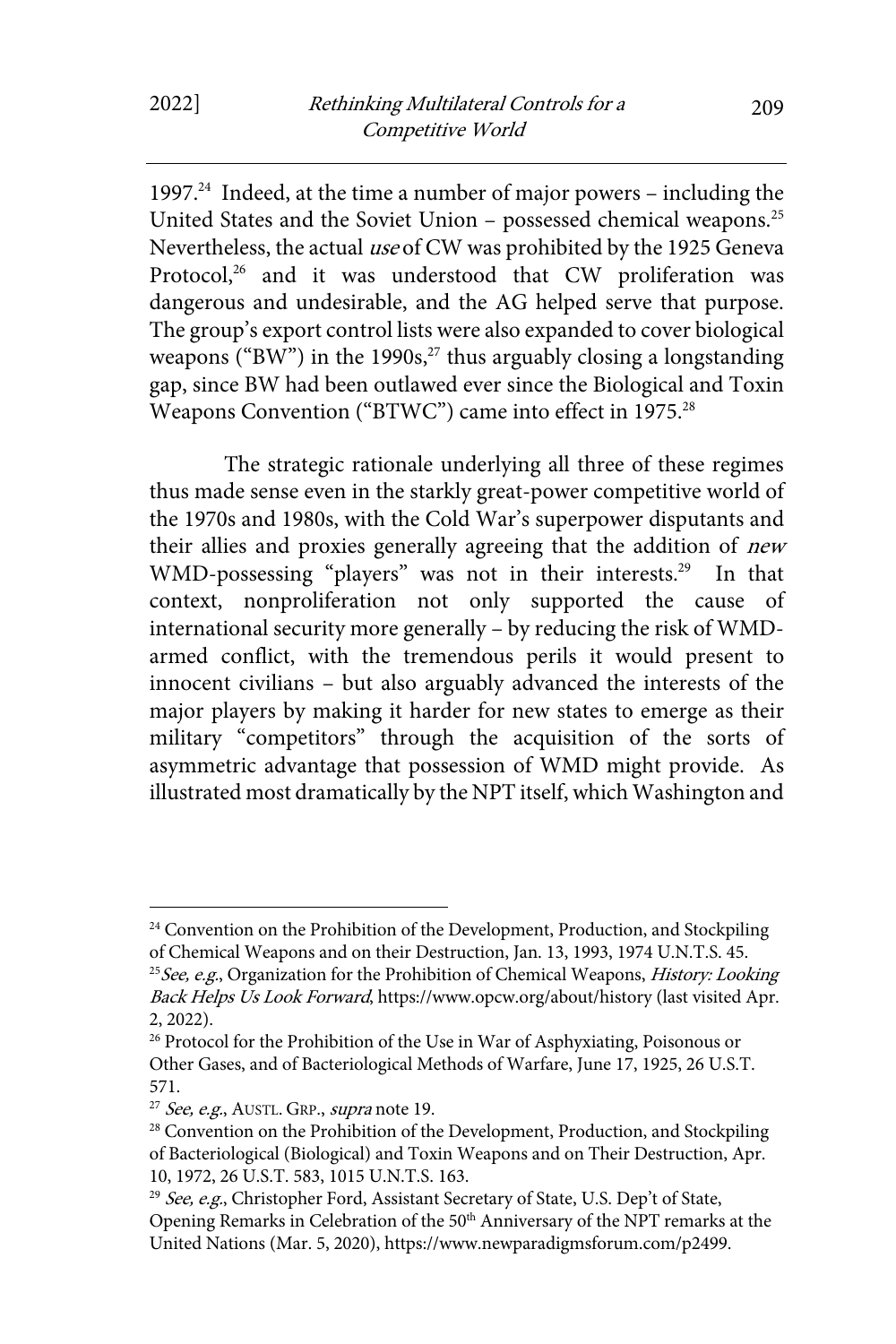Moscow jointly drafted, even cutthroat competitors could find a shared interest in nonproliferation.<sup>30</sup>

The geopolitical context of great power competition faded with the end of the Cold War, but the fundamental integrity of the nonproliferation concept did not diminish. If anything, its importance was accentuated after the collapse of the Soviet Union and the end of the NATO-Warsaw Pact confrontation.<sup>31</sup> During the bipolarity of the Cold War, alliance dependencies had allowed the superpowers to exert nonproliferation pressure on their allies and clients, arguably making formal regimes to that effect less necessary.<sup>32</sup> After the end of the Cold War, however, these alliance dynamics receded – arguably attenuating in Washington's case but disappearing entirely for Moscow – increasing the relative importance of nonproliferation regimes and their associated export control coordination mechanisms.

Indeed, the danger of proliferation to so-called "rogue states" emerged as perhaps the single most pressing international security concern of the 1990s, making WMD-related export control regimes arguably more important than ever.<sup>33</sup> In that seemingly postcompetitive environment between the major powers, moreover, nuclear nonproliferation also acquired an additional rationale as a

 $30$  Id.

<sup>&</sup>lt;sup>31</sup> The superpowers' very success in reducing their nuclear arsenals after the end of the Cold War, in fact, may have helped make proliferation more attractive since the "marginal utility" of any given weapon necessarily rises as other powers' reductions make even an "entry-level" arsenal relatively more significant. See, e.g., Christopher Ford, U.S. Special Representative for Nuclear Nonproliferation, Disarmament and Non-Nuclear Stability in Tomorrow's World remarks in Nagasaki, Japan (Aug. 27, 2007) (noting that "logic suggests that as the number of nuclear weapons decreases, the 'marginal utility' of a nuclear weapons as an instrument of military power increases"),

https://web.archive.org/web/20100612183441/http://merln.ndu.edu/archivepdf/wm d/State/92733.pdf.<br><sup>32</sup> Cf. Christopher Ford, Assistant Secretary of State, U.S. Strength and Alliance

Relationships: The World's Most Successful Nonproliferation Tool? remarks at the Capitol Hill Club (Apr. 18, 2019), https://www.newparadigmsforum.com/p2374.<br><sup>33</sup> Cf. Alexandra Homolar, *Rebels Without a Conscience: The Evolution of the* 

Rogue States Narrative in US Security Policy, 17 no. 4 EUR. J. OF INT'L REL., 705, 705-27 (2010), https://journals.sagepub.com/doi/pdf/10.1177/1354066110383996.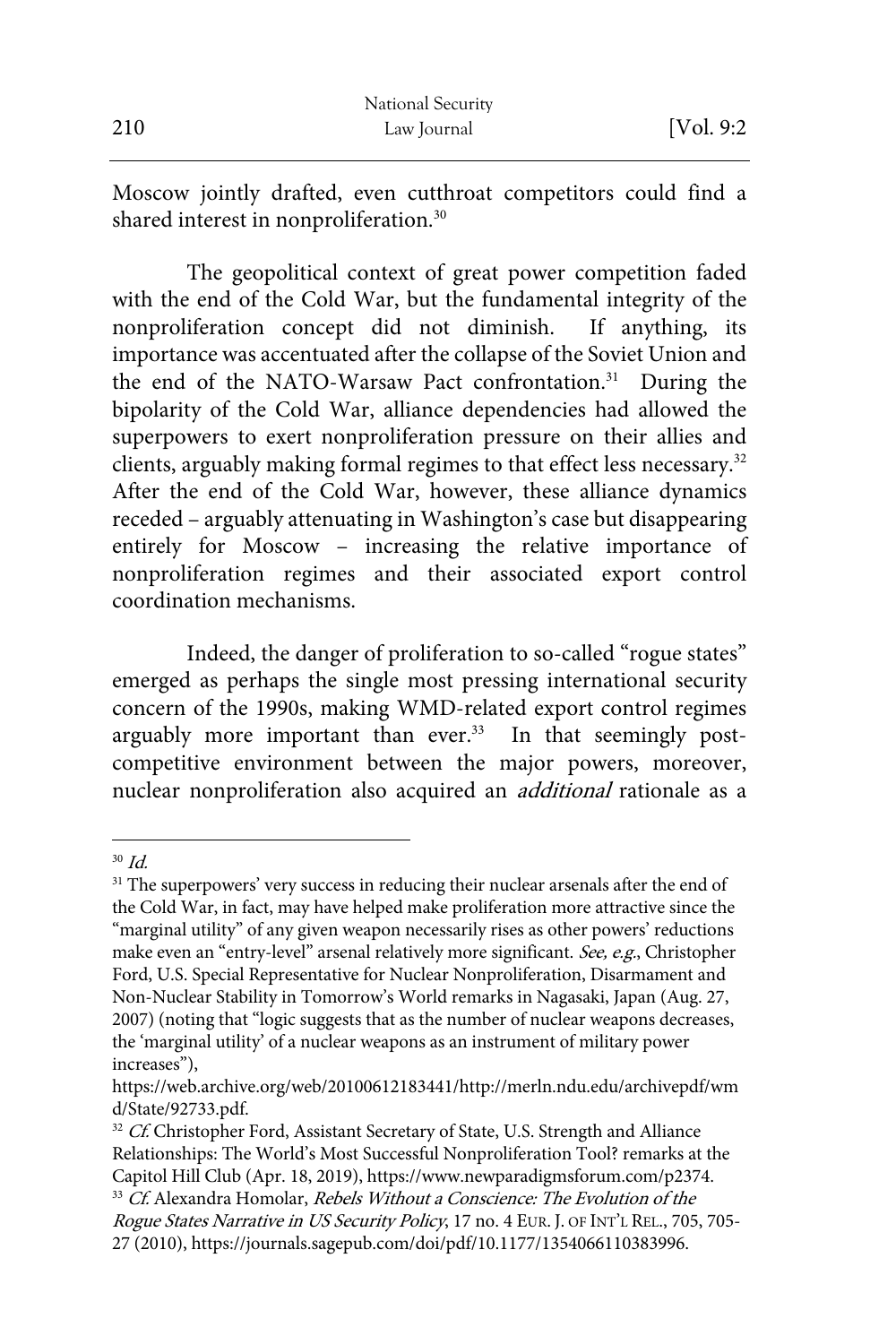foundational, sine qua non requirement for progress toward nuclear disarmament. (It clearly made no sense to dream of abolition if one could not prevent *additional* countries from acquiring nuclear weapons!) Therefore, despite changes in the strategic environment with the end of the Cold War, WMD nonproliferation remained central to preserving international security and perhaps played an even more important role than before.

The nonproliferation-focused rationale of the WMD-related export control regimes thus made sense both in the context of great power competition during the Cold War and in a seemingly noncompetitive security environment. It is thus perhaps not surprising that while competitive dynamics have now returned between the major powers in ways that make the strategic environment of the 2020s in some ways reminiscent of the Cold War – especially with Russia's murderous full-scale invasion of Ukraine in February 2022 – the WMD-focused export control regimes still seem both to make strategic sense and to enjoy a degree of actual *support* from the major powers without which they would be unlikely to be effective.

To be sure, it is not impossible to imagine that a current nonnuclear U.S. ally or partner might eventually come to have a legitimate need to undertake indigenous nuclear weapons development to ensure its security – or even its continued existence – in the face of a sufficiently terrifying conjunction of growing Russian or Chinese threats and declining U.S. power or alliance credibility.<sup>34</sup> Nevertheless, such a strategically pro-proliferation nuclear eventuality still seems remote,<sup>35</sup> and in any case there is no sign of such logic being felt to apply in the CBW arena. Furthermore, there remains reason to believe that even great powers grimly enmeshed in ruthless global competition with each other will in the future generally remain opposed to nuclear weapons proliferation, and perhaps also to that of

<sup>&</sup>lt;sup>34</sup> See Christopher Ford, Deterring or Dissuading NPT Withdrawal: Lessons for the Like-Minded, 46 no. 1 FLETCHER FORUM OF WORLD AFFS., 19, 25-26 (Winter 2022).

<sup>&</sup>lt;sup>35</sup> See Ford, supra note 34, at 26 ("The circumstances in which withdrawal should be justified would be exceedingly rare and would only arise in an existentially grave situation that corresponds to none of the actual or threatened cases of withdrawal that the world has seen. No country has yet made a serious case that it faces such circumstances.").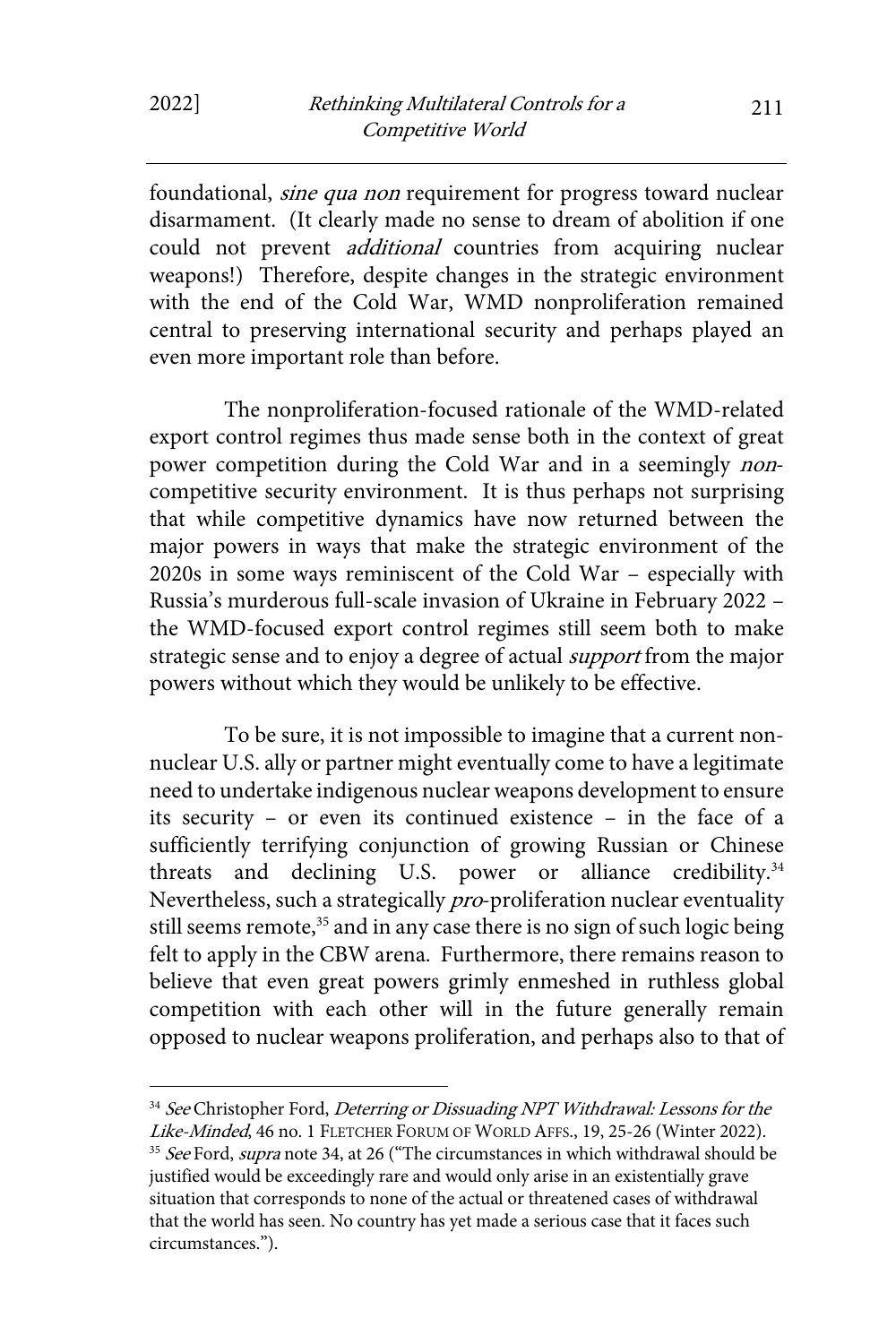other forms of WMD, just as they were during the Cold War. After all, the contemporary world's major great power competitors – the United States, China, Russia, and arguably India – are already nuclear weapons possessors who would seem to have a strong interest in ensuring that other states do not join this "club."

From the perspective of a great power currently possessing such weapons – as was true during the Cold War and remains the case today – nuclear proliferation would dilute the relative power (and arguably status) conveyed by such possession, give smaller states asymmetric advantages vis-à-vis the conventional military might of these great powers, and increase the risk of nuclear accident, miscalculation, or escalation by multiplying the competitive axes along which some form of nuclear deterrence may have to be maintained. As both the United States and the Soviet Union understood during their own Cold War rivalry – during which, as noted, they still found it possible to cooperate in drafting and joining the NPT, with the Soviets also becoming part of the NSG in 1974 – even fierce competitors can share an interest in preventing WMD proliferation.

This is not to say that the Nuclear Suppliers Group is working particularly well. On the contrary, it seems today quite stalemated, particularly over the issue of accession by India – a major nuclear technology possessor with a large and dynamic nuclear sector that really should be brought within the NSG framework, with New Delhi's potential future nuclear exports being formally subjected to NSG controls. As a consensus-based organization, the NSG has also been unable to agree upon making the state-of-the-art nuclear safeguards of the International Atomic Energy Agency's Additional Protocol ("AP") <sup>36</sup> a regime-wide condition for nuclear supply. 37 This

<sup>36</sup> MODEL PROTOCOL ADDITIONAL TO THE AGREEMENT(S) BETWEEN STATE(S) AND THE IAEA FOR THE APPLICATION OF SAFEGUARDS, INFCIRC/540 (Sept. 1997),

https://www.iaea.org/sites/default/files/infcirc540.pdf.<br><sup>37</sup>*See, e.g.*, Matt Bowen, *Stronger International Safeguards as a Condition of Supply* to Nuclear Energy Programs: Coming to Consensus in the Nuclear Suppliers Group, COLUMBIA SIPA'S CTR. ON GLOB. ENERGY POL'Y (Aug. 30, 2021),

https://www.energypolicy.columbia.edu/research/commentary/stronger-

international-safeguards-condition-supply-nuclear-energy-programs-comingconsensus-nuclear; Mark Hibbs, The Unspectacular Future of the IAEA Additional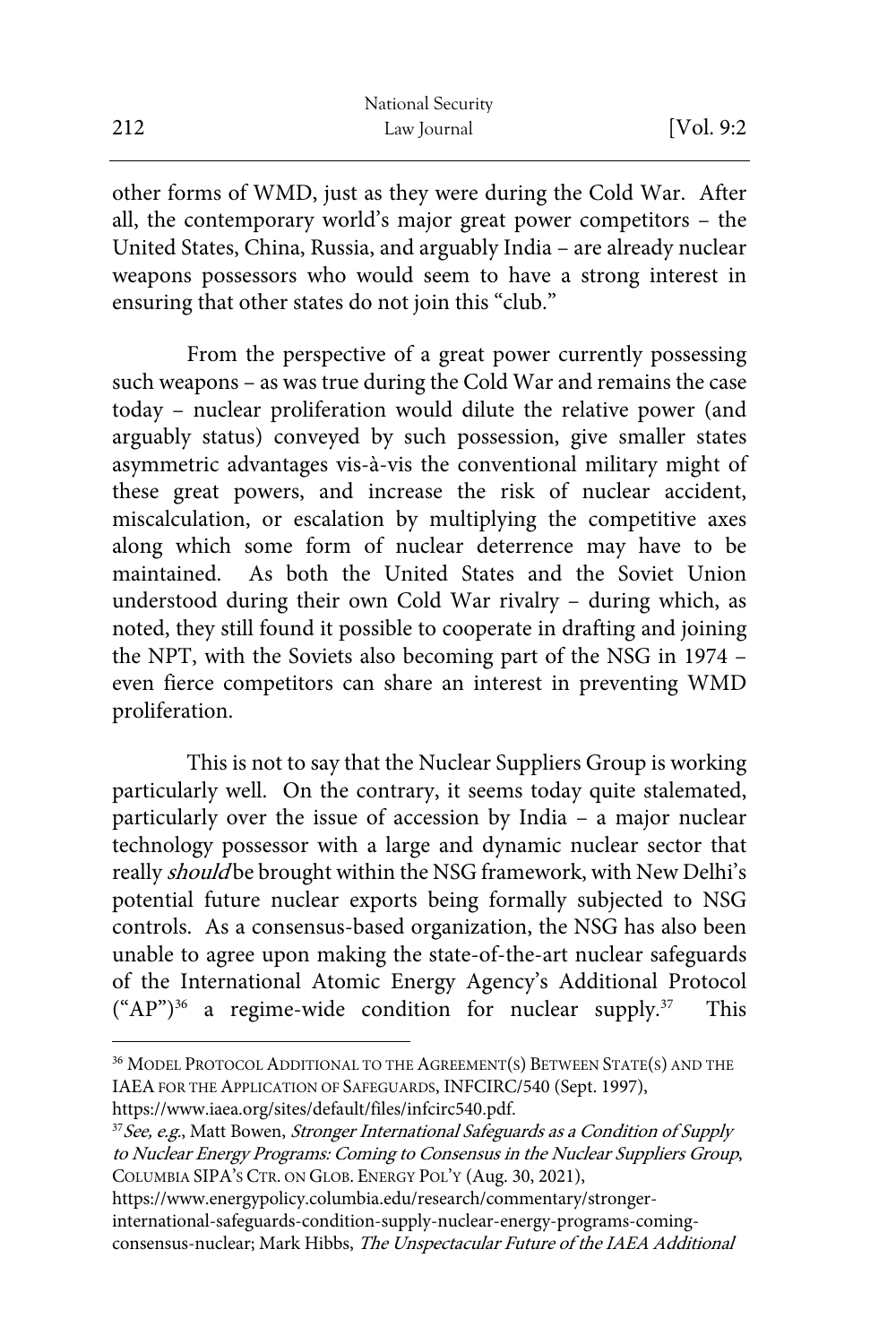differential approach to the AP makes nonproliferation irresponsibility into a de facto marketing tool for nuclear suppliers that do not require their clients to adopt the Protocol (e.g., China, Russia, and South Korea) vis-à-vis those suppliers that do (e.g., the United States and Japan).<sup>38</sup> The NSG thus clearly has significant problems.39

Nonetheless, the basic logic of the WMD-focused export control regimes remains sound and enjoys considerable support even in the current environment of great power competition. For present purposes, there is good reason to continue to support them. This cannot as easily be said, however, beyond the WMD arena, for the ACW-focused control regimes devoted to dual-use conventional technologies (Wassenaar) and missile-related technologies (MTCR).

#### III. PURPOSE AND CONCEPTUAL FOUNDATION OF WASSENAAR AND THE MTCR

Today's multilateral export control approaches and regimes focused on restricting access to technologies with non-WMD military uses were in some respects built to serve purposes strikingly out of sync with the contemporary security environment. Those regimes are

Protocol, CARNEGIE ENDOWMENT FOR INT'L PEACE (Apr. 26, 2012),

https://carnegieendowment.org/2012/04/26/unspectacular-future-of-iaeaadditional-protocol-pub-47964; Mark Hibbs, Nuclear Suppliers Group and the Additional Protocol, CARNEGIE ENDOWMENT FOR INT'L PEACE, (Aug. 18, 2010), https://carnegieendowment.org/2010/08/18/nuclear-suppliers-group-and-iaeaadditional-protocol-pub-41393.<br><sup>38</sup> See e.g., Christopher Ford, Assistant Secretary of State, U.S. Dep't of State, The

Civil-Nuclear Sector, Nonproliferation, and Great Power Competition: Rebuilding Global Leadership, remarks to the Nuclear Energy Institute Board of Directors (Sept. 16, 2020) (noting U.S. efforts "to solidify IAEA Comprehensive Safeguards Agreements and the AP, together, as the global standard for safeguards – as well as a condition for supply, without insistence upon which . . . a national supplier cannot any more be considered to be a responsible one"),

https://www.newparadigmsforum.com/p2775.<br><sup>39</sup> See also, e.g., CHAPMAN, supra note 16, at 305 ("The NSG is an example of an organization started with good intentions which has proven ineffective in its efforts to stop the proliferation of nuclear weapons technologies. This is due to the conflicting economic, political, and strategic interests of its member states and technical disagreements on topics such as fuel supply assurances and voluntary export control guidelines.").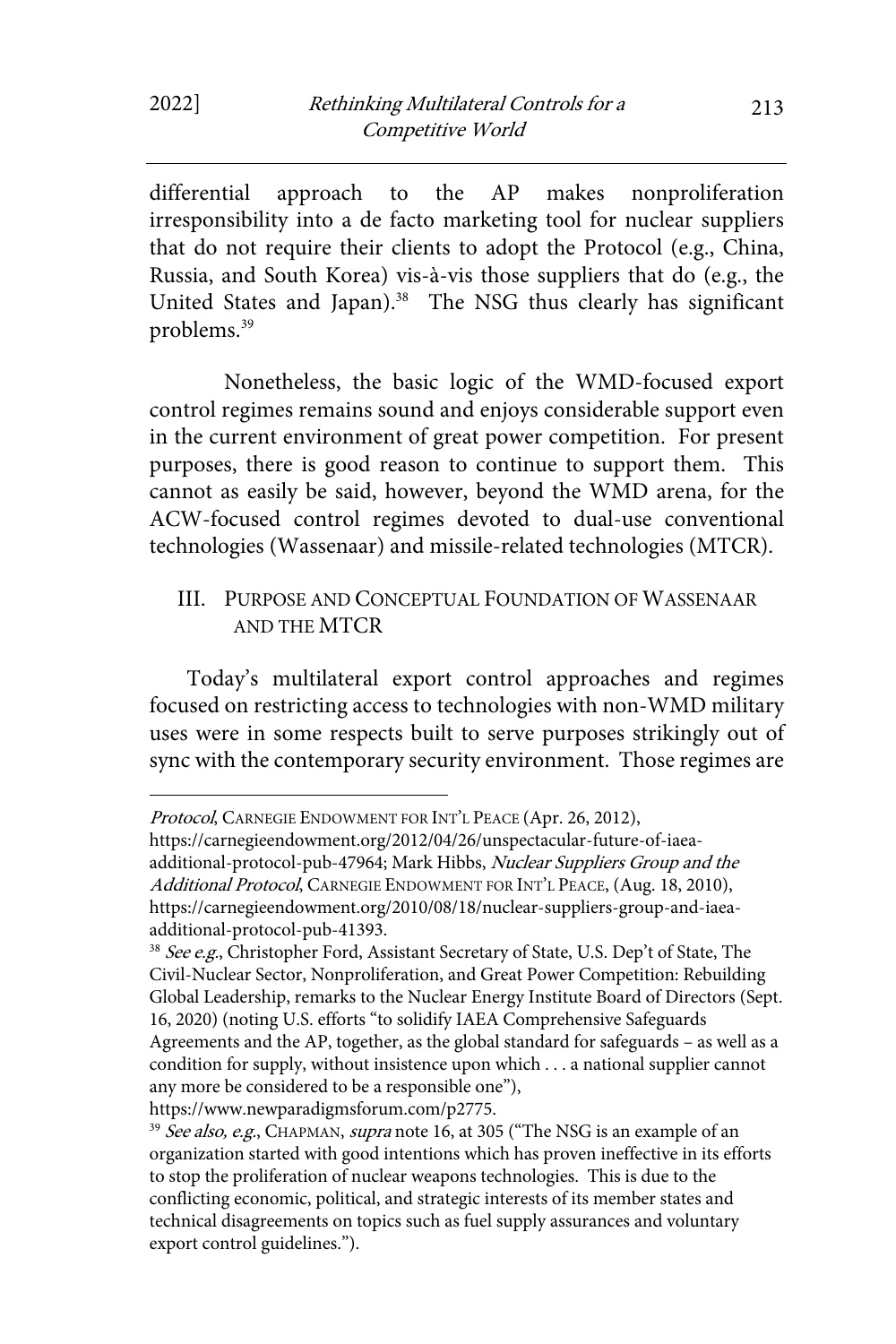the offspring of a post-Cold War context in which it was generally assumed that great-power competition had been eliminated and in which the international community felt that it both could and needed to refocus upon different priorities. With the major states presumed to be no longer in a state of fundamental competition with each other, the focus of international security policy shifted in the 1990s to two related objectives: one with respect to the targets of export control restriction; and one with respect to the use of multilateral export control engagement *itself* as a means by which to achieve postcompetitive geopolitical objectives.

First, the international community needed to cope with the security challenges presented on the margins of the great-power system by the continued existence of recalcitrant "rogue" states – that is, belligerent and potentially unstable tyrannies such as North Korea, Iraq, Libya, and Iran. It was felt that technology transfers to such regimes needed to be restrained lest they acquire tools with which it would be possible to perpetrate mischief out of proportion to their relatively small size and status in the international system. As we have seen, this was also the case with regard to WMD-related technologies, but the post-Cold War system attempted to apply this logic far more broadly to essentially all of the tools and materiel of conventional military competition, restraining the spread of ACW of all types.

This focus upon outlier, "pariah" states can be seen in the Wassenaar Arrangement's abovementioned focus upon restricting transfers of advanced technologies to what were merely termed "countries of concern," but that clearly meant "Iran, Iraq, Libya, and North Korea."<sup>40</sup> Managing *these* rogue states - and preventing technology acquisition by their even more outlandish non-state compatriots in international terrorist organizations – was felt to be the

<sup>40</sup> U.S. Dep't of State, WASSENAAR ARRANGEMENT ON EXPORT CONTROLS FOR CONVENTIONAL ARMS AND DUAL-USE GOODS AND TECHNOLOGIES Fact Sheet (Mar. 22, 2000) ("There is broad agreement that these states presently are Iran, Iraq, Libya and North Korea. Wassenaar members deal with these "countries of concern" by preventing, through shared national policies of restraint, their acquisition of armaments and sensitive dual use goods and technologies for military end-use.").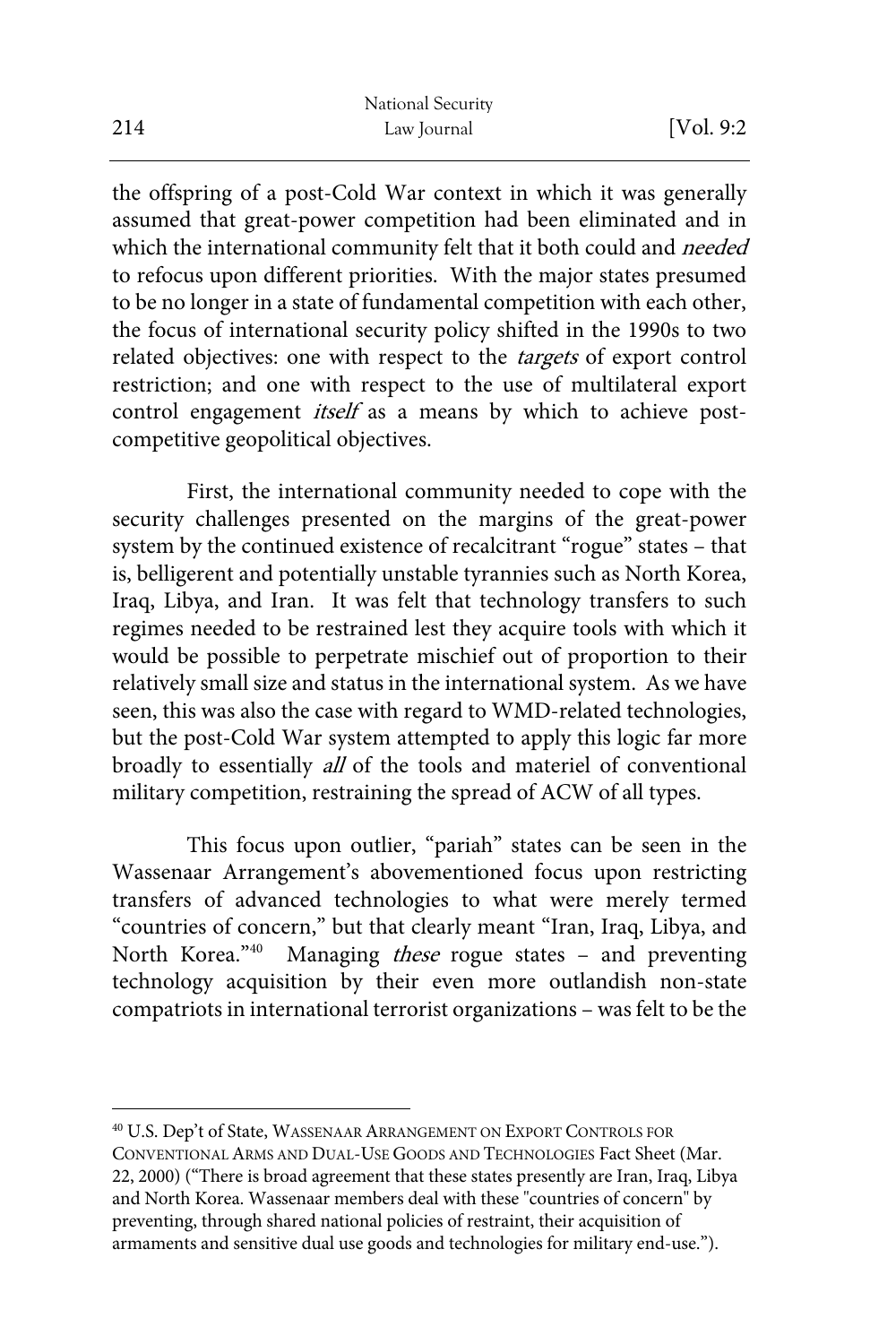defining international security challenge of the era, and the focus of multilateral export control regimes reflected this emphasis.<sup>41</sup>

The ACW-focused multilateral regimes of the period were not structured in response to competitive dynamics *between* the major nation-state technology-possessors, for such great power challenges were felt to have disappeared with the end of the Cold War. The post-Cold War architecture of multilateral ACW export controls, in other words, assumed its central challenge to be one arising merely at the figurative "edges" of the global community: that of keeping dangerous tools out of the hands of small, irresponsible, marginal actors. With the partial exception of China, this architecture was not intended to address potential threats from large and sophisticated rivals. In effect, the multilateral export control system was designed around the assumption that great power competitive dynamics were no longer significant features of the international environment.

A second objective of the new multilateral ACW export control framework seems to have been to use the *process* of engagement in these regimes as a means by which to help consolidate and perpetuate the tension-ameliorative and post-competitive nature of the post-Cold War environment. Welcoming the formerly Communist countries of Eastern Europe into these regimes, it seems to have been hoped, would help "socialize" them to the norms and political psychology of the liberal democratic West.<sup>42</sup>

https://www.cambridge.org/core/journals/international-

<sup>&</sup>lt;sup>41</sup> See, e.g., Graham Allison, How to Stop Nuclear Terror, FOREIGN AFFS. (Jan./Feb. 2004) (noting that U.S. officials have made clear that they feel "terrorist nuclear attacks on the United States as the defining threat the nation will face in the foreseeable future"), https://www.foreignaffairs.com/articles/2004-01-01/how-stopnuclear-terror.<br> $42$  Such socialization was an important theme at the time, including with regard to

the accession of former Soviet Bloc states to the European Union and NATO. See generally Frank Schimmelfennig, Strategic Calculation and International Socialization: Membership Incentives, Part Constellations, and Sustained Compliance in Central and Eastern Europe, INT'L ORG. (Sept. 22, 2009),

organization/article/abs/strategic-calculation-and-international-socializationmembership-incentives-party-constellations-and-sustained-compliance-in-centraland-eastern-europe/A5AA4E2646A2E3C92864D9C3A59B73F7.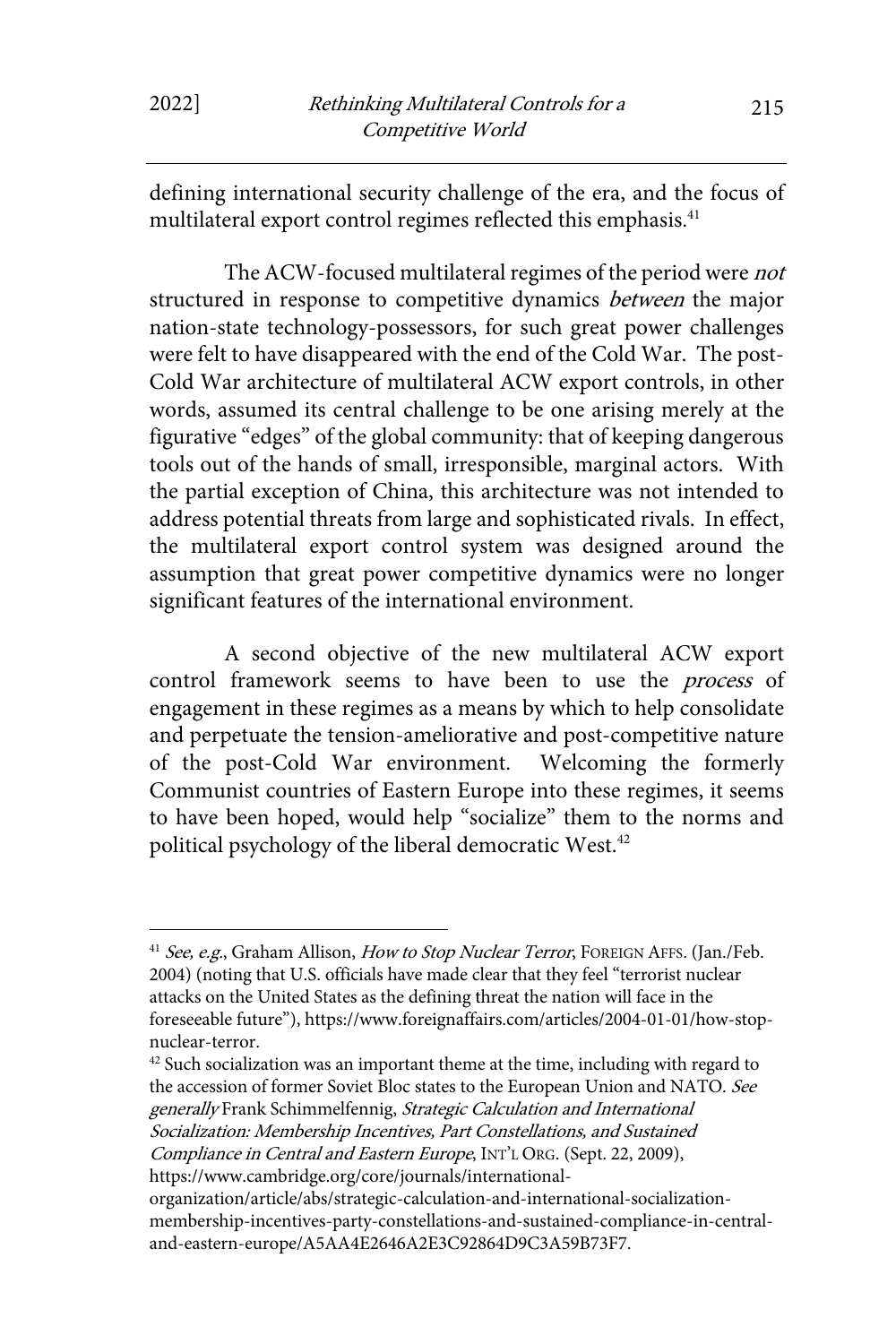Thus, for instance, the MTCR was opened to Bulgaria, the Czech Republic, Hungary, Poland, and Ukraine.<sup>43</sup> Similarly, the Wassenaar Arrangement came to include Croatia, the Czech Republic, Estonia, Hungary, Poland, Romania, Slovakia, Slovenia, and Ukraine, while the Australia Group grew to involve Bulgaria, Croatia, the Czech Republic, Estonia, Hungary, Lithuania, Poland, Ukraine, Romania, the Slovak Republic, and Slovenia.<sup>44</sup> Even the Russian Federation which, then under President Boris Yeltsin, was widely believed in the West to be in a process not merely of economic reform but of political democratization – was welcomed into the MTCR and Wassenaar.<sup>45</sup>

To be sure, China – which had massacred pro-democracy demonstrators on Tiananmen Square at the beginning of the post-Cold War era<sup>46</sup> and which remained throughout the 1990s a dangerous proliferator of missile and even nuclear-related technology<sup>47</sup> – was *not* brought into the multilateral export control regimes of the era. Even Beijing's exclusion, however, illustrates the system's post-competitive focus, for China was excluded not because it was then seen as a serious competitive threat but rather simply out of distaste for its human rights abuses and concern over its technology transfers to "pariah" governments.<sup>48</sup> And even so, Beijing was

AUSTL. GRP., Australia Group Participants, https://www.dfat.gov.au/publications/minisite/theaustraliagroupnet/site/en/particip

<sup>43</sup> MISSILE TECHNOLOGY CONTROL REGIME, Partners (providing list of MTCR partners and dates of commencement), https://mtcr.info/partners/.<br><sup>44</sup> A Guide to the Wassenaar Arrangement, NEW AM. BLOG (Dec. 9, 2003),

https://www.newamerica.org/oti/blog/a-guide-to-the-wassenaar-arrangement/;

ants.html (last visited Apr. 2, 2022).<br><sup>45</sup> A Guide to the Wassenaar Arrangement, supra note 44; AUSTL. GRP., supra note 44.

 $46$  See, e.g., Tiananmen Square: What happened in the protests of 1989? BBC (Dec. 23, 2021), https://www.bbc.com/news/world-asia-48445934.

<sup>&</sup>lt;sup>47</sup> See, e.g., Paul K. Kerr, CONG. RSCH. SERV., IF11737 CHINESE NUCLEAR AND MISSILE PROLIFERATION, (May 17, 2021),<br>https://crsreports.congress.gov/product/pdf/IF/IF11737.

<sup>&</sup>lt;sup>48</sup> See generally, e.g., Wade Boese, Missile Regime Puts Off China, ARMS CONTROL TODAY (Nov. 2004), https://www.armscontrol.org/act/2004-11/missile-regime-putschina. Over the years, China has repeatedly promised to abide by MTCR standards – at least twice thereby winning U.S. concessions in the form of a relaxation of missile proliferation sanctions – and has repeatedly broken these pledges. See, e.g., Andrew Feickert, CONG. RSCH. SERV. RL31848, MISSILE TECHNOLOGY CONTROL REGIME (MTCR) AND INTERNATIONAL CODE OF CONDUCT AGAINST BALLISTIC MISSILE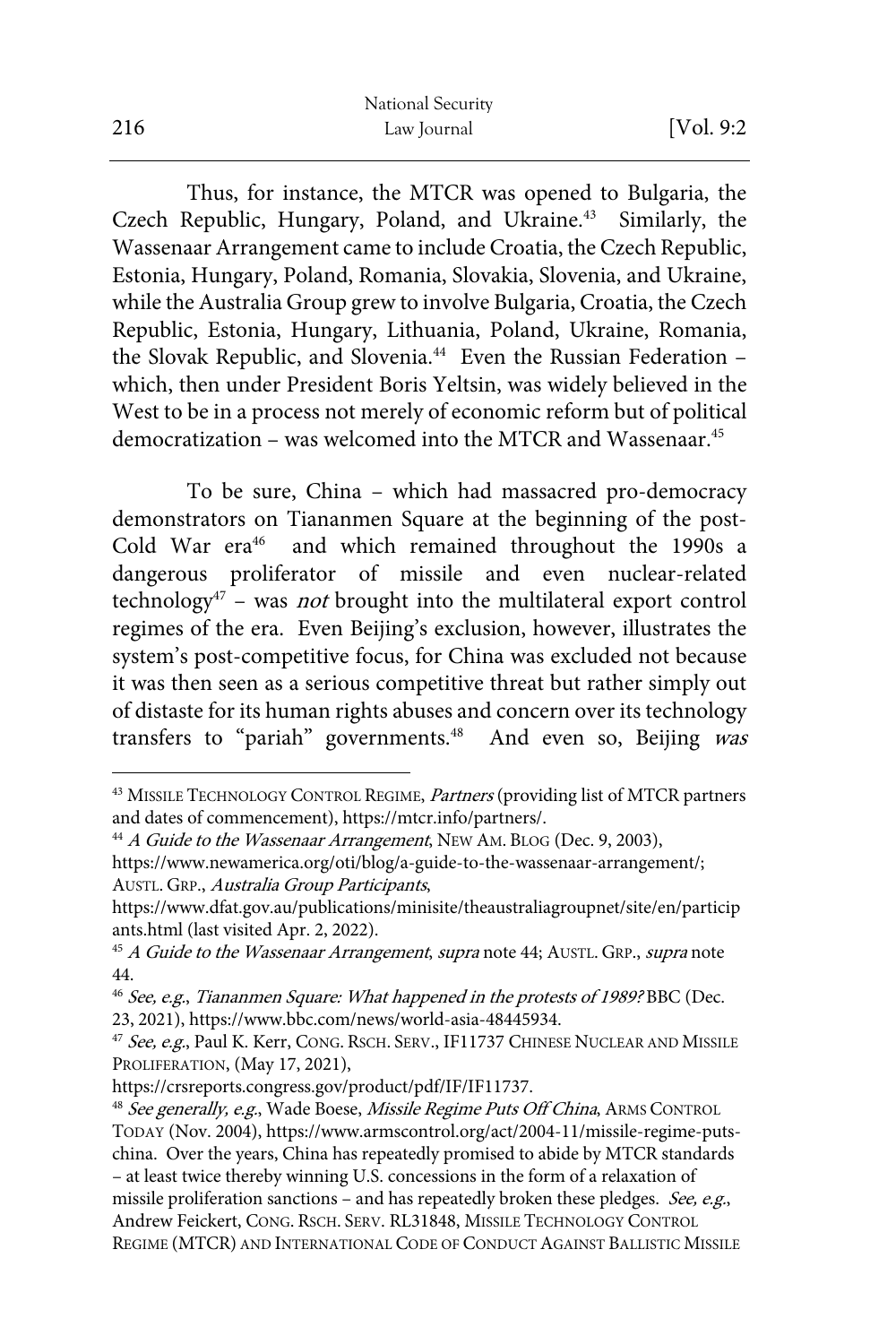welcomed into the World Trade Organization in 2000, on the express expectation that the Chinese people would – in U.S. President Bill Clinton's words – thereby "import one of democracy's most cherished values" and thereafter "demand a greater say" in their own governance.<sup>49</sup>

The prevailing assumption of the period was that of progressive liberalization and democratization, on the basis of which welcoming hitherto problematic countries into the fold and integrating them into the governance mechanisms of the post-Cold War international order was believed to be a better strategy for ensuring good behavior than ostracizing them.<sup>50</sup> Only the "rogues" were left out of this integrative, post-competitive global vision.<sup>51</sup>

PROLIFERATION (HCOC): BACKGROUND AND ISSUES FOR CONGRESS, at 18-19 (Apr. 8, 2003), https://crsreports.congress.gov/product/pdf/RL/RL31848/3; U.S. Dep't of State, ADHERENCE TO AND COMPLIANCE WITH ARMS CONTROL, NONPROLIFERATION, AND DISARMAMENT AGREEMENTS AND COMMITMENTS (2005), at Chapter VII, § A, https://2009-2017.state.gov/t/avc/rls/rpt/51977.htm#chapter7. Years after these cycles began in the early 1990s, China remained "the supplier of choice for many of the world's proliferators, especially with respect to missile technology." Christopher Ford, Assistant Secretary of State, U.S. Dep't of State, Nonproliferation with Attitude: Counterproliferation Tools and U.S. Foreign Policy remarks at the Heritage Foundation (Nov. 14, 2018), https://www.newparadigmsforum.com/p2298; see also Kerr, supra note 47.<br><sup>49</sup> Bill Clinton, U.S. President, Speech at the Paul H. Nitze School of Advanced

International Studies (Mar. 9, 2000),

https://www.iatp.org/sites/default/files/Full\_Text\_of\_Clintons\_Speech\_on\_China\_T rade\_Bi.htm.<br><sup>50</sup> See generally, e.g., The end of the Cold War and geopolitical change in Europe,

CVCE.EU ("The aspiration for ownership and modernity embodied by the European Union was a driving force behind the transformation of the countries of Central and Eastern Europe (CEECs). But the European Union, tasked with this historic mission, also had to work to offer these states the prospect of access to its area of peace and prosperity, along with the means and method that would open up this area for them."), https://www.cvce.eu/en/recherche/unit-content/-/unit/02bb76df-d066- 4c08-a58a-d4686a3e68ff/812f82eb-0e36-4146-b935-b768901971e6.

 $51$  Cf. Homolar, *supra* note 33. They apparently felt irredeemable, immune, in their tyranny and dysfunction, to the charms of the neoliberal democratic convergence that was otherwise expected to sweep the world. See generally, e.g., Assistant Secretary of State Christopher Ford, To Tango Alone: Problems of Theory and Practice in the Sociology of Arms Control, Nonproliferation, Disarmament, and Great Power Competition, ARMS CONTROL AND INT'L SEC. PAPERS, vol. 1, no. 14, at 2-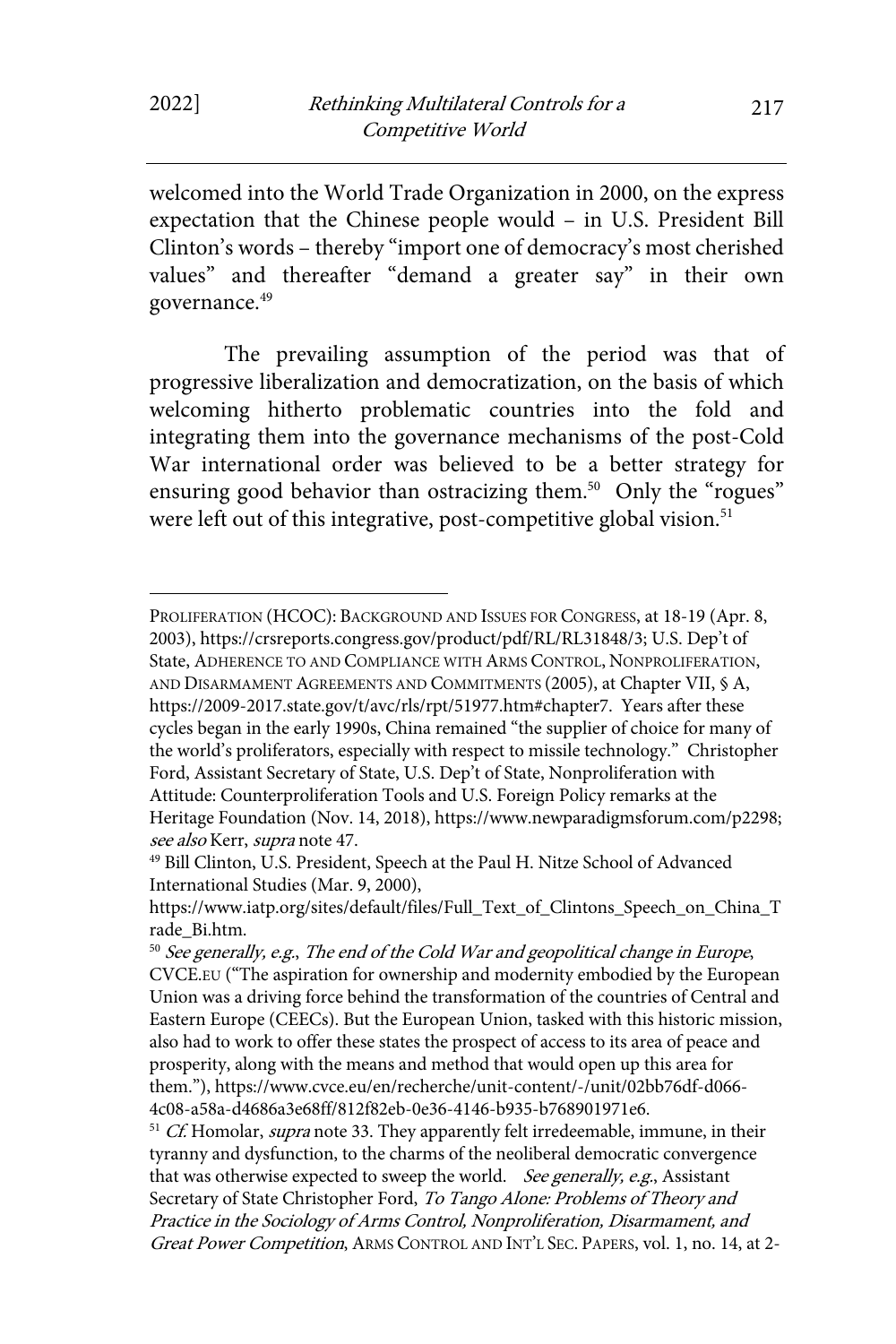Another structural aspect of the seemingly post-competitive geopolitical context in which the post-Cold War ACW-focused export control regimes emerged was the then-overriding fact of United States geopolitical predominance. Washington's longtime superpower rival had collapsed and fallen into pieces, even the largest of which (the post-Soviet rump of the Russian Federation) was at the time militarily weak<sup>52</sup> and economically debilitated, and most of the fragments of the Soviet Empire were then scrambling to associate themselves with the Western democracies. China, too, was at the time underdeveloped and weak, and the U.S. military had demonstrated an almost shocking degree of high-technology prowess in quickly crushing the Sovietmodeled and Soviet-equipped armed forces of Saddam Hussein in 1991.53 And while America's one-time economic rival Japan had entered a "lost decade" of stagnation in the 1990s,<sup>54</sup> the United States economy was picking up speed on a rising tide of information-era innovation and global trade and financial liberalization.

This U.S. dominance of the international system – making America what the French called the global "hyperpower"<sup>55</sup> - underlay Western assumptions that great power competition had become a thing of the past and that the future could be organized on a different

3 (July 30, 2020) (arguing that the post-Cold War international community was entranced by a bowdlerized and flawed version of constructivist theories of international relations, concluding on this basis that it was possible to remake the entire global system along neoliberal democratic lines), https://irp-

Decade, FED. RSRV. BANK OF MINNEAPOLIS,

cdn.multiscreensite.com/ce29b4c3/files/uploaded/ACIS%20Paper%2014%20- %20To%20Tango%20Alone\_%20Pseudo-Constructivism.pdf.

<sup>&</sup>lt;sup>52</sup> See generally, e.g., Pavel Felgenhauer, Russian Military Reform: Ten Years of Failure, paper presented to the U.S. Naval Postgraduate School (Mar. 26-27, 1997), https://nuke.fas.org/guide/russia/agency/Felg.htm.<br><sup>53</sup> See, e.g., Judy Mann, *The U.S Military Finally Wins One With a Technological* 

Triumph, WASH. POST (Jan. 18, 1991) ("If [the 1991 war] was a technological horror for Iraq, it was a technological triumph for the United States."),

https://www.washingtonpost.com/archive/local/1991/01/18/the-military-finallywins-one-with-a-technological-triumph/0314432c-f977-40ec-8b55-4bec202433bf/. 54 See, e.g., Fumio Hayashi & Edward C. Prescott, The 1990s in Japan: A Lost

https://www.minneapolisfed.org/research/wp/wp607.pdf (last visited Apr. 2, 2022). <sup>55</sup> To Paris, U.S. Looks Like a Hyperpower, INT'L HERALD TRIB. (Feb. 5, 1999), https://www.nytimes.com/1999/02/05/news/to-paris-us-looks-like-ahyperpower.html.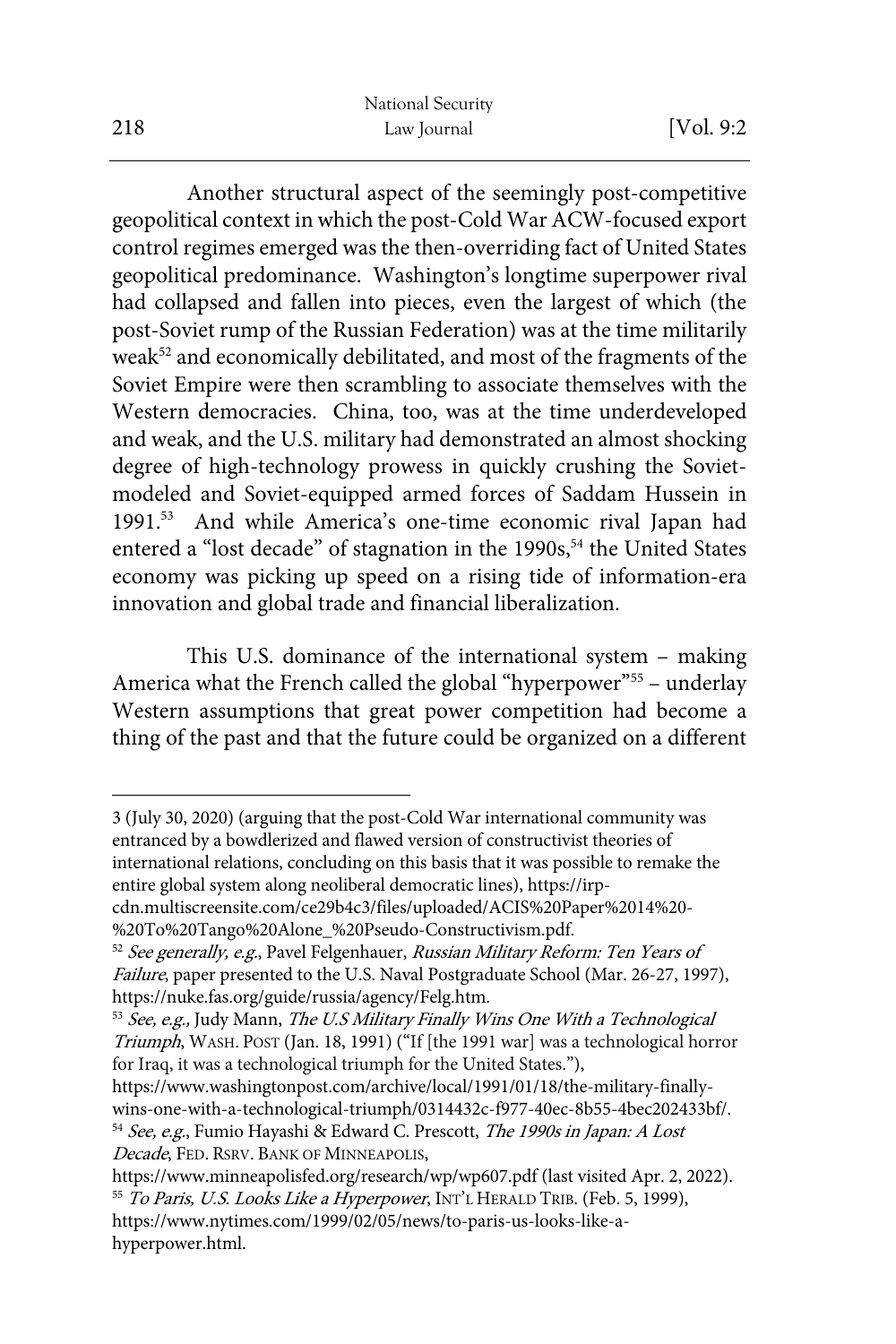basis, with countries working ever more closely and cooperatively together in a security system largely overseen and policed by officials in Washington. President George H.W. Bush had called in 1990, for instance, for the establishment of "a new world order . . . an era in which the nations of the world, east and west, north and south, can prosper and live in harmony."56 By 1998, Secretary of State Madeline Albright felt it possible to declare of America's role as global overseer that "if we have to use force, it is because we are America; we are the indispensable nation. We stand tall and we see further than other countries into the future."57 As the interventions of the time showed, however, this policing function was only directed at cleaning up the occasional marginal outlier and exception to the more general trend: small-state dictators or rapacious local ethnic cleansers out of step with the rising tide of post-competitive liberal democratic convergence.<sup>58</sup>

This geopolitical environment – a seemingly post-competitive world of U.S.-centered unipolarity that was suffused by assumptions of progressive political and economic integration into a liberal democratic global order – was the context in which most of the modern multilateral export control framework for ACW was created. It is also that context upon which this system relied for much of its architectural and intellectual coherence. The challenge for these

<sup>56</sup> George H.W. Bush, U.S. President, Address Before a Joint Session of the Congress on the Persian Gulf Crisis and the Federal Budget Deficit (Sept. 11, 1990), https://bush41library.tamu.edu/archives/public-papers/2217.

<sup>57</sup> Madeline Albright, Secretary of State, U.S. Dep't of State, interview on NBC-TV (Feb. 19, 1998), https://1997-2001.state.gov/statements/1998/980219a.html.  $58$  This author has elsewhere speculated that – in light of the great power competitive dynamics that were then building behind the scenes, to burst more fully into view in the 2020s – the minor wars and great power interventions of the 1990s and 2000s may in time come to be viewed "much like some later observers looked back on Britain's far-flung Victorian wars – that is, as fascinating and picturesque, if controversial, endeavors that yet turned out to be, in geopolitical terms, merely a sideshow to and even a distraction from the dynamics that shaped the epochal geopolitical contests of the generations that followed." Assistant Secretary of State Christopher Ford, Arms Control and Disarmament: Adjusting to a New Era, ARMS CONTROL AND INT'L SEC. PAPERS, vol. 1, no. 7, at 5 (May 20, 2020), https://irpcdn.multiscreensite.com/ce29b4c3/files/uploaded/ACIS%20Paper%207%20- %20Adjusting%20to%20New%20Era%20in%20Arms%20Control.pdf.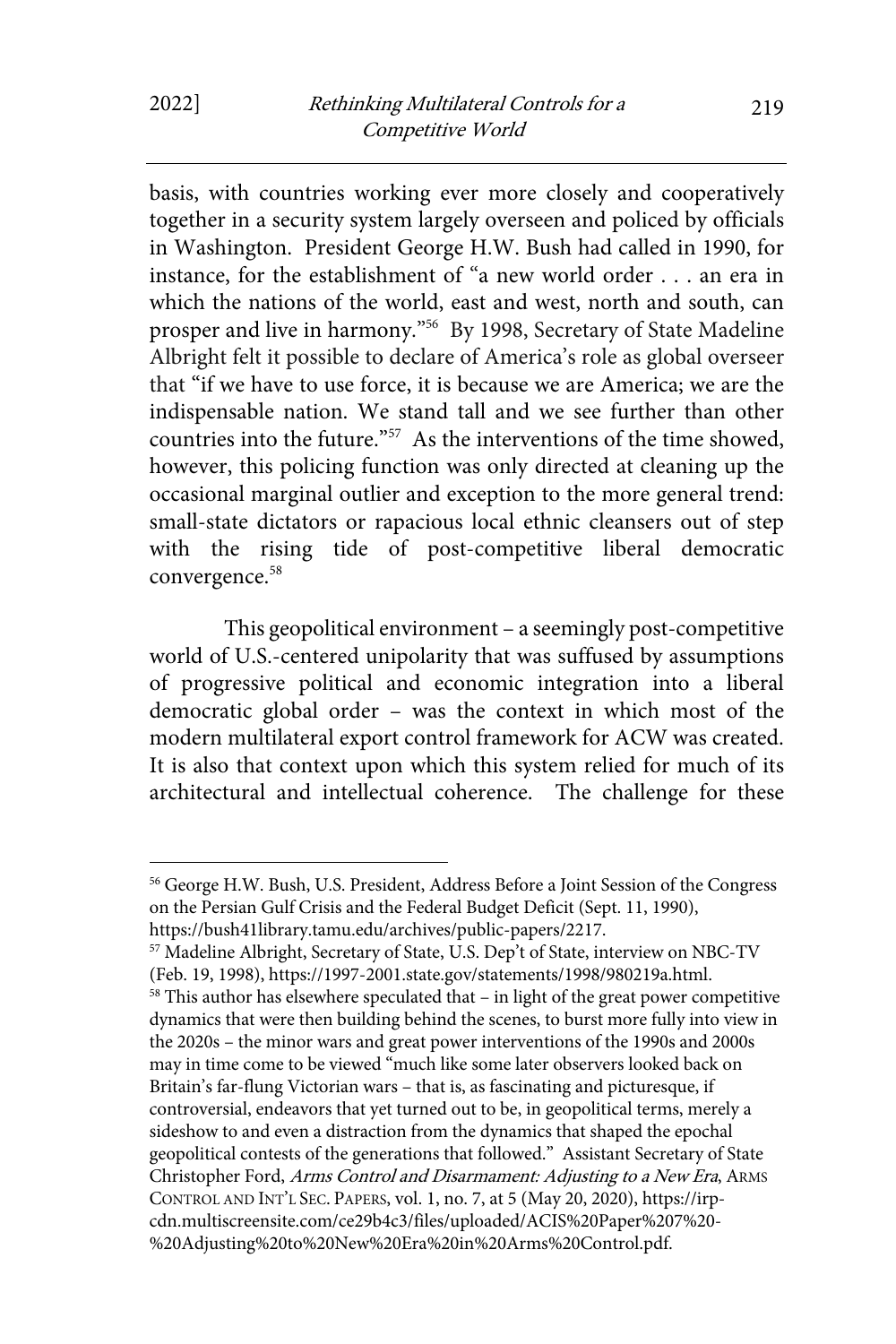regimes today, therefore, is that the world has changed considerably, and much of that context no longer exists.

### IV. POST-COLD WAR ACW-CONTROL STRUCTURES ARE NOT FIT FOR PURPOSE TODAY

In the current security environment, it seems increasingly clear that those assumptions upon which the multilateral ACW export control regime was built no longer apply. From the vantage point of the early 2020s, neoliberal politico-economic convergence has at the very least stalled, and indeed seems in some ways to be in a process of reversal. Moreover, the world has become much more multipolar, its most powerful countries have been adopting increasingly competitive postures against each other, and the revisionist states of China and Russia have had considerable success in expanding the sophistication, potency, and global reach of their military capabilities.<sup>59</sup> The central challenge to international security is no longer primarily a problem of managing the threats presented by small players on the margins of the security system, but of handling those presented by extremely powerful and increasingly militarized authoritarian states pursuing starkly revisionist geopolitical ambitions directed at restructuring the existing international order to their advantage.

Key technical aspects of export control have also changed in ways that problematize traditional approaches. First, ACW technologies with significant military implications have been evolving and changing faster than export control regimes have been able to respond to such developments.<sup>60</sup> This problem is in part simply the

<sup>&</sup>lt;sup>59</sup> See, e.g., U.S. Dep't of Defense, Military and Security Developments Involving the People's Republic of China (2021),

https://media.defense.gov/2021/Nov/03/2002885874/-1/-1/0/2021-CMPR-

FINAL.PDF; U.S. Defense Intelligence Agency, Russian Military Power: Building a Military to Support Great Power Aspirations (2017),

https://www.dia.mil/Portals/110/Images/News/Military\_Powers\_Publications/Russi a\_Military\_Power\_Report\_2017.pdf.

<sup>&</sup>lt;sup>60</sup> See Assistant Secretary of State Christopher Ford, The New U.S. Policy on UAS Exports: Responsibly Implementing the MTCR's Presumption of Denial, ARMS CONTROL AND INT'L SEC. PAPERS, vol. 1, no. 13, at 2 & 4 (July 24, 2020), https://irpcdn.multiscreensite.com/ce29b4c3/files/uploaded/ACIS%20Paper%2013%20- %20MTCR%20Policy%20Reform.pdf (last visited Mar. 2, 2022) (declaring that "in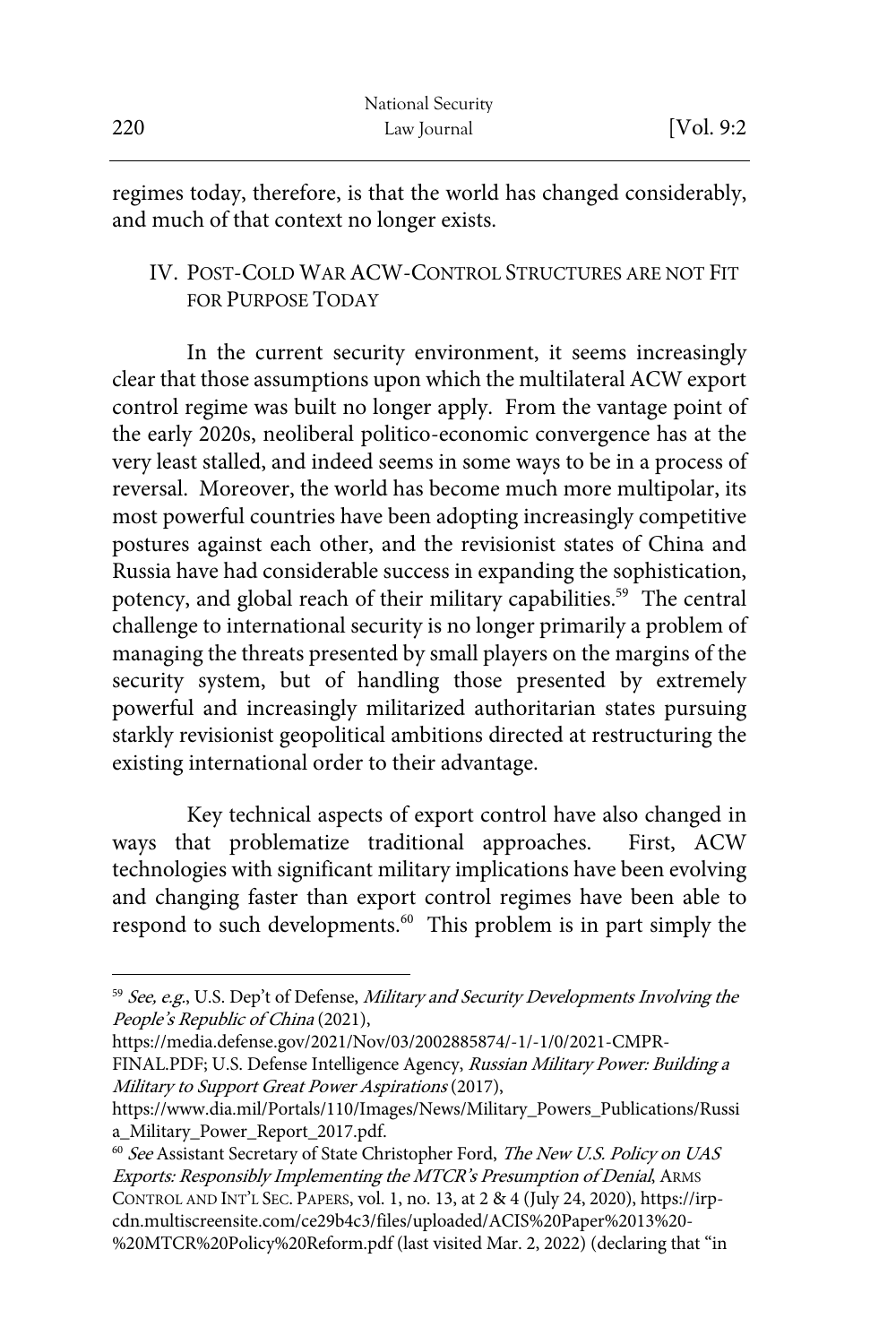result of the collective action challenges inherent in a multilateral organization, but it has been compounded by the degree to which Russia's inclusion in the MTCR and Wassenaar has given the geopolitically revisionist leadership in the Kremlin an opportunity to weaponize consensus-based decision-making procedures in order to keep these regimes from evolving with the times. $61$ 

As a result, the ACW regimes face a twofold challenge. First, they find it difficult to *add* controls on emerging ACW-relevant technologies that need control, or at least to do so fast enough for such controls to make a difference.<sup>62</sup> Second, these regimes struggle to

an arena as characterized by the swift advance of technology . . . the passage of time can do damage even to the wisest set of standards if those rules are based upon fixed technological parameters" and noting a "mismatch between MTCR standards and the modern era of UAS [unmanned aerial system] technology"). For this reason, it is sometimes wiser, when one can, to regulate on the basis of behavior or effects, making such rules "technology-agnostic" and able to maintain relevance as technologies change. This is, for instance, "what has traditionally been done in the Law of Armed Conflict for generations, after all, allowing the rules of warmaking to remain fairly constant even as the tools of warmaking change." Christopher Ford, Assistant Secretary of State, U.S. Dep't of State, Complexity and Nuclear Risk Reduction remarks to the Royal Institute of International Affairs (Dec. 13, 2021), https://www.newparadigmsforum.com/complexity-and-nuclear-risk-reduction.<br><sup>61</sup> See Ford, supra note 60, at 3 ("... [T]he MTCR is a consensus-based organization, in which even a single country – such as, for instance, a bellicose geopolitical revisionist – can hold up even the most sensible reform indefinitely. We are pleased that many of our MTCR partners have supported our reform proposal, but it has become clear that thanks to foot-dragging by some, it is not yet possible to amend the MTCR controls by agreement."). The MTCR operates on a consensus basis, with every member therefore enjoying a power within that institution equivalent to the veto wielded by each of the five Permanent Members of the United Nations Security Council. See U.S. Dep't of State, MISSILE TECHNOLOGY CONTROL REGIME (MTCR): FREQUENTLY ASKED QUESTIONS FACT SHEET ("All MTCR decisions including decisions on membership require a consensus decision by all current Regime members."), https://www.state.gov/remarks-and-releases-bureau-of-international-security-andnonproliferation/missile-technology-control-regime-mtcr-frequently-askedquestions/.<br> $\frac{62}{11}$  it is also the case that such challenges can arise domestically. The U.S. Congress

determined that U.S. domestic export control rules need to be reformed and adjusted in order to take better account of rapid developments in "foundational and emerging technologies," for instance, and mandated a review of such controls in legislation in 2018. (This review, however, appears to have stalled.) See Emma Rafaelof, Unfinished Business: Export Control and Foreign Investment Reforms, U.S.-CHINA ECON. AND SEC. REV. COMM'N (June 1, 2021),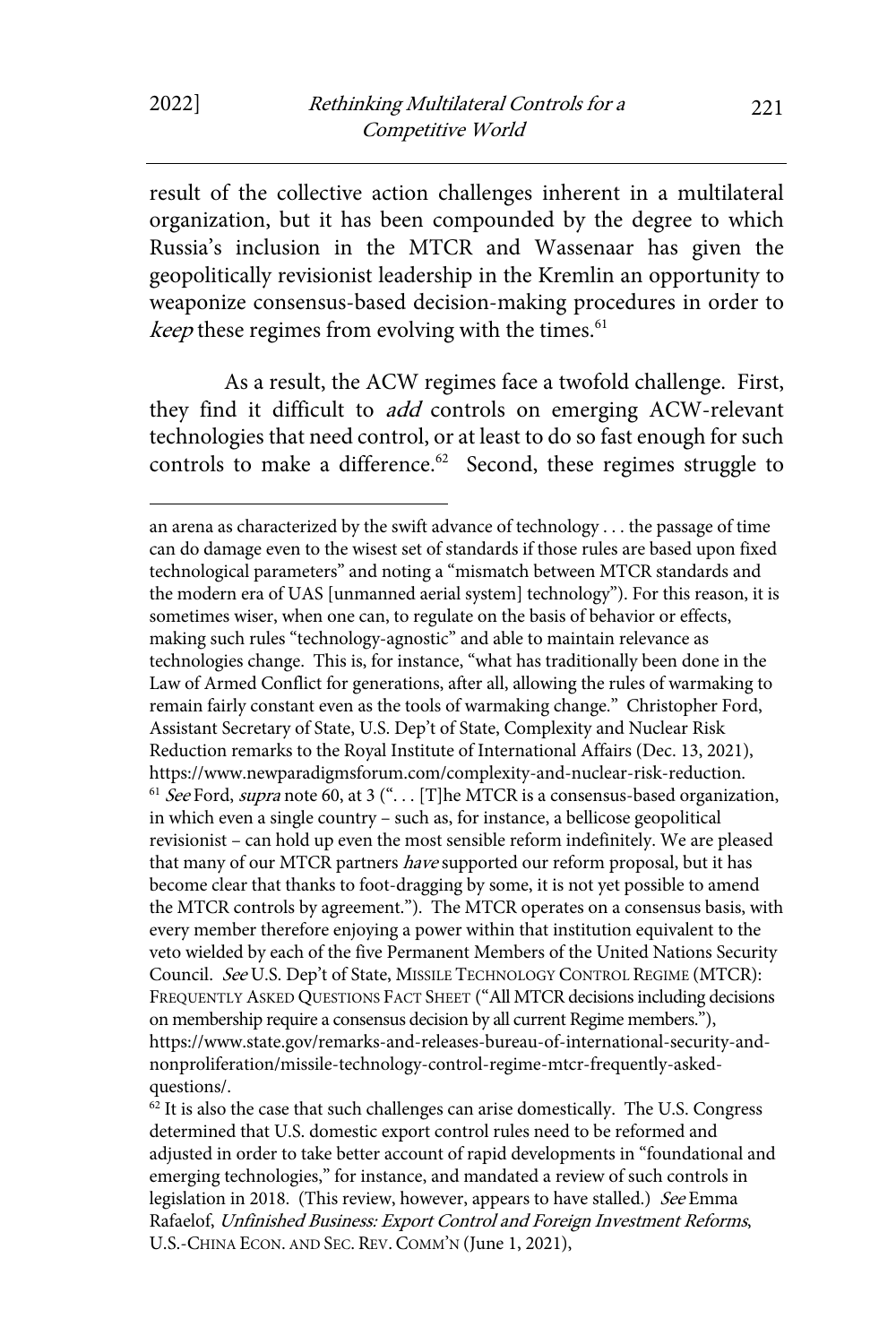loosen controls upon capabilities that may have been quite sensitive a generation ago, but that have now become widely available and/or the spread of which is actually needed in order for smaller states to deter revisionist aggression.<sup>63</sup> Together, these dynamics threaten to create a situation in which the multilateral ACW export control system: (i) fails to control the spread of some destabilizing capabilities; (ii) functions as a source of *de facto* competitive advantage for countries outside the regimes selling such goods, or those within them who

with which to defend themselves has always been a priority for the United States, but it has assumed a special priority in recent years as the comparatively benign post-Cold War environment has given way to an era of uglier great-power competitiveness. See, e.g., National Security Presidential Memorandum-10, at § 2(a) (Apr. 19, 2018) (declaring it the first objective of U.S. arms transfer policy to "bolster the security of the United States and our allies and partners, including by defending against external coercion, countering terrorism, and providing capabilities in support of shared security objectives"), https://irp.fas.org/offdocs/nspm/nspm-10.pdf; Assistant Secretary of State Christopher Ford, Security Assistance and U.S. Competitive Strategy: Improving our Game, ARMS CONTROL AND INT'L SEC. PAPERS,

vol. 1, no. 3, at 2 (Apr. 21, 2020) ("Critically, however, the [new U.S.] CAT [conventional arms transfer] policy is not just about our capabilities. Our transfer policy is also about those who *receive* such transfers, and NSPM-10 directs us to focus also upon how to "better equip our allies and partners to contribute to shared security objectives and to enhance global deterrence." This piece is the key to understanding our efforts systematically to use arms transfers – as well as training and military capacity-building more broadly, though I won't dwell too much on those aspects here – as a means for enhancing partner capabilities in ways that support U.S. competitive strategy and interfere with our *adversaries*' strategies.), https://irp-

cdn.multiscreensite.com/ce29b4c3/files/uploaded/ACIS%20Paper%203%20- %20Security%20Assistance%20and%20Strategy.pdf; Assistant Secretary of State Christopher Ford, Competitive Strategy vis-à-vis China and Russia: A View from the T Suite, ARMS CONTROL AND INT'L SEC. PAPERS, vol. 1, no. 6, at 5 (May 11, 2020) (describing U.S. policy as including "[e]xecuting arms sales to improve and support our partners' capabilities to directly counter PRC and Russian malign influence and aggression."), https://irp-

cdn.multiscreensite.com/ce29b4c3/files/uploaded/ACIS%20Paper%206%20- %20\_T\_%20Strategy.pdf; Christopher Ford, Defending Taiwan: Defense and Deterrence, NAT'L INST. FOR PUB. POL'Y OCCASIONAL PAPER, vol. 2, no. 2, at 22-24 (Feb. 2022) (discussing tailoring of U.S. arms sales to Taiwan to technology needs of defense against China),https://nipp.org/wp-content/uploads/2022/02/Vol.-2-No.-2- Ford.pdf.

https://www.uscc.gov/sites/default/files/2021-06/Unfinished\_Business-Export\_Control\_and\_Foreign\_Investment\_Reforms.pdf.<br><sup>63</sup> Making sure that one's allies and friends have the right sorts of military technology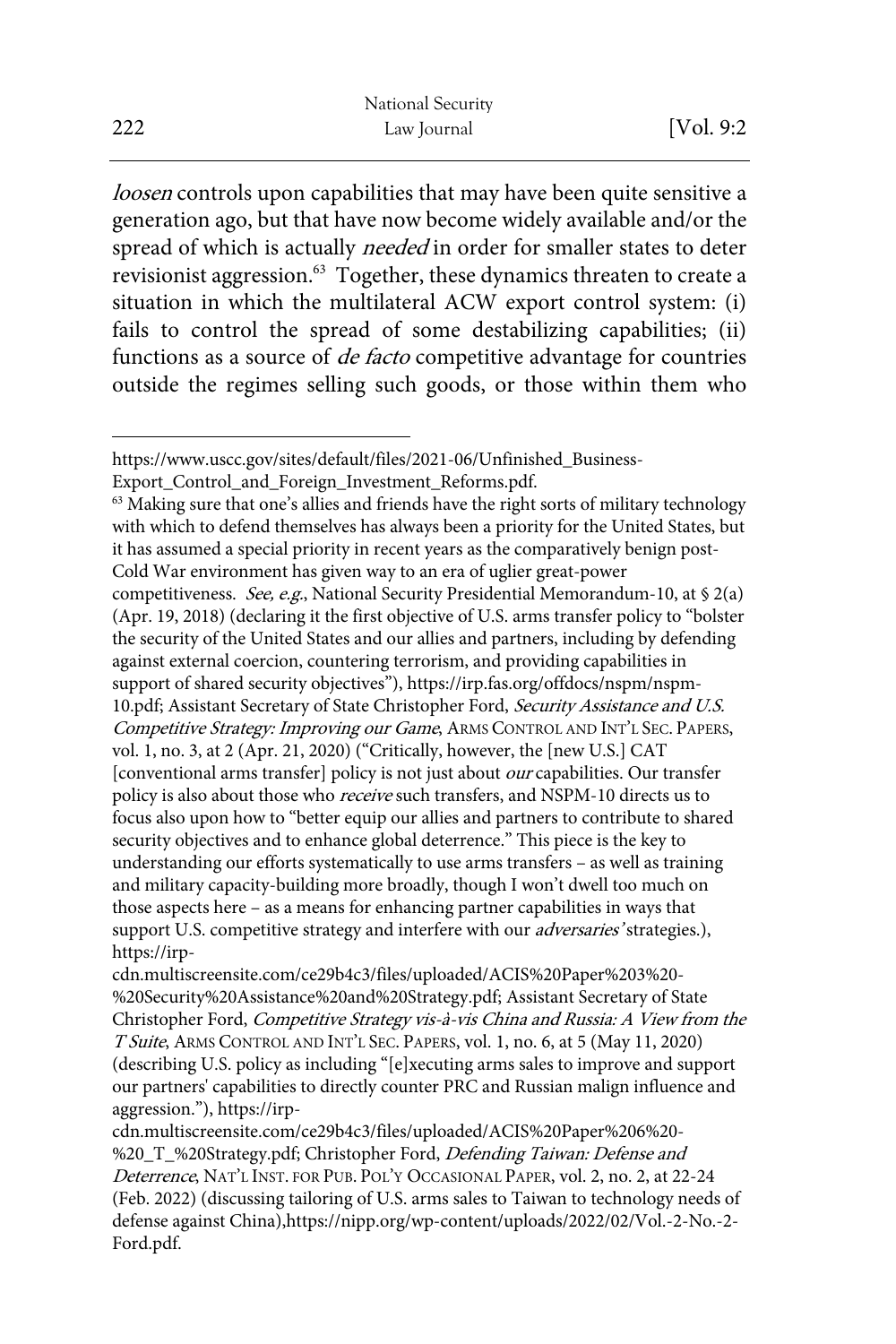disregard the rules; and (iii) actually impedes stabilizing, deterrenceaugmenting responses to contemporary security threats. (When last in government, I touched upon some of these challenges in the MTCR context in one of our Arms Control and International Security Papers at the State Department.<sup>64</sup>)

Even with respect to the traditional post-Cold War problem of controlling transfers to "rogue states" such as North Korea and Iran, recent years have also seen a shift by such proliferators away from direct procurement of items appearing on regime control lists and toward the acquisition of components and materials falling below control-list levels, which are then integrated and assembled into sensitive capabilities after arrival.<sup>65</sup> In some sense, this represents a success for the multilateral export control regimes, of course, for the proliferators have adopted this approach in large part because these regimes have made it more difficult to procure controlled items. Nevertheless, the rogues' shift in approach made reliance upon control lists *alone* an inadequate answer. Accordingly, the United States and its like-minded partners have in recent years been focusing increasingly upon expanding the use of so-called "catch-all" export controls, which deny transfers on the basis of their end-use or enduser rather than on the basis of anything intrinsic to the item being transferred.<sup>66</sup>

Another development that is eroding the efficacy of traditional ACW export control approaches – including those taken by the multilateral export control regimes – are various countries' efforts to reduce or eliminate the division between the "civilian" sector of their economy and the defense industrial base. Most prominently, Beijing's "Military-Civil Fusion" ("MCF") strategy seeks to erase this

<sup>&</sup>lt;sup>64</sup> Ford, *supra* note 60.<br><sup>65</sup> *Cf.* Ford, *supra* note 48 (noting the "ongoing trade in which both sensitive technologies and uncontrolled items flow through major transshipment nodes of the global trading economy and end up in the weapons systems of states such as Iran, Syria, or North Korea.").

<sup>66</sup> See U.S. DEP'T OF STATE, Catch-All Controls, https://2009-

<sup>2017.</sup>state.gov/strategictrade/practices/c43179.htm; Ford, supra note 48 ("It is critical to do more against these transshipment threats — such as taking proactive steps to make full use of so-called "catch-all" export controls and implementing the efficient methods of cargo tracking and monitoring that are now available . . . .").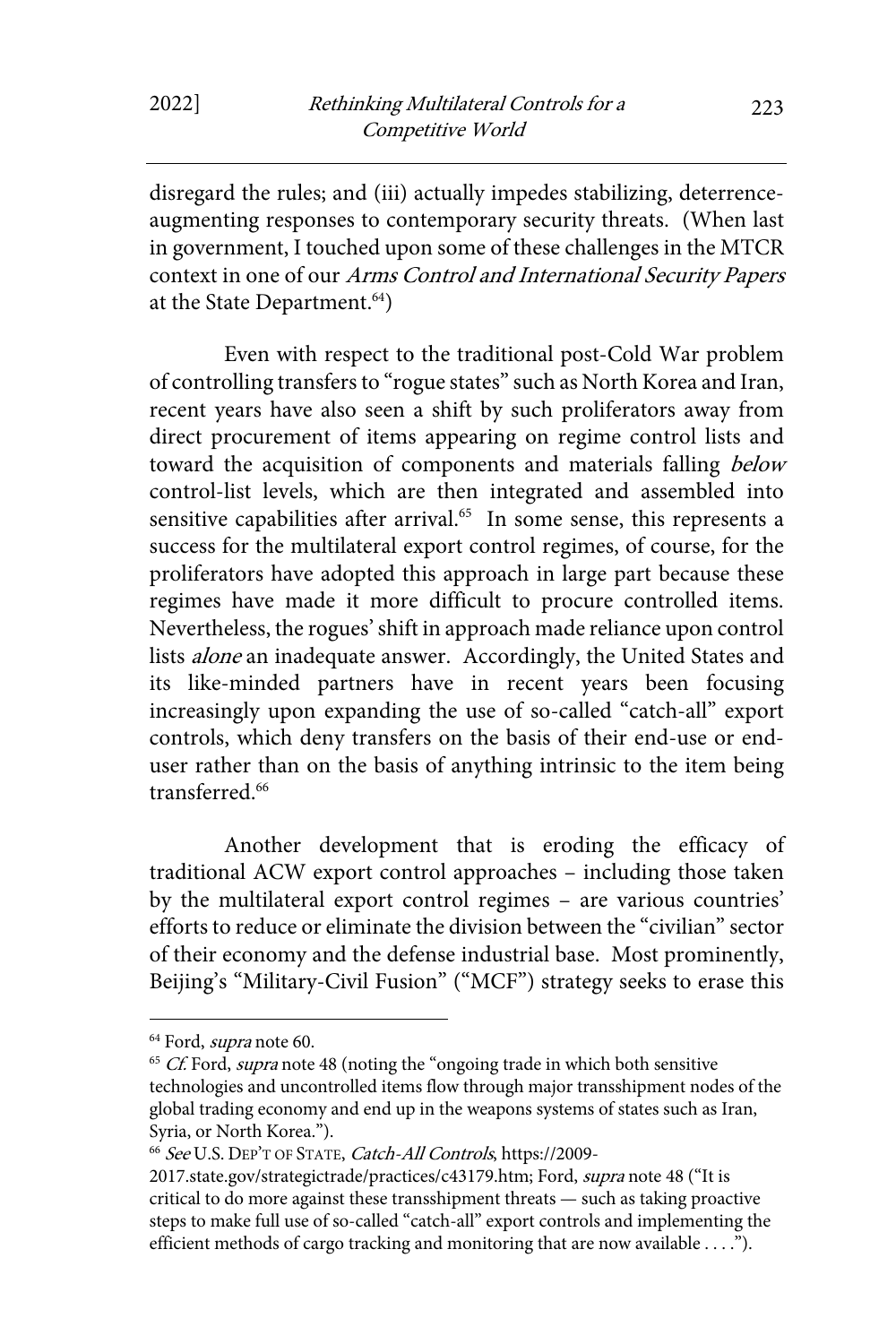|     | National Security |             |
|-----|-------------------|-------------|
| 224 | Law Journal       | [Vol. $9:2$ |

civil/military boundary entirely, with the objective of allowing technologies from the civilian economy to be freely employed in augmenting China's military power, even as military technologies are similarly applied to boost its economic growth and competitiveness.<sup>67</sup>

I first began publicly warning about this problem in July  $2018$ ,<sup>68</sup> hoping to draw attention to the problem and its implications,<sup>69</sup> and to help catalyze a U.S. Government response.<sup>70</sup> MCF presents serious challenges for traditional ACW-focused export control approaches that rely upon distinguishing between entities that are civilian end-users and those that are military end-users, for MCF aspires to make such distinctions functionally irrelevant.<sup>71</sup> 71 In response, it is becoming increasingly important to expand export control concepts from narrower, more entity-specific ideas of what counts as a problem "end-user" (e.g., denying transfer of dual-use technology to a Chinese state-owned enterprise in the defense

 $67$  See, e.g., U.S. DEP'T OF STATE, Military-Civil Fusion and the People's Republic of China, https://www.state.gov/wp-content/uploads/2020/05/What-is-MCF-One-Pager.pdf (last visited Feb. 22, 2022).

<sup>68</sup> Christopher Ford, Assistant Secretary of State, U.S. Dep't of State Chinese Technology Transfer Challenges to U.S. Export Control Policy remarks at the Los Alamos National Laboratory (July 11, 2018),

https://www.newparadigmsforum.com/p2176. These appear to have been the first public comments by any U.S. official on MCF and the need to tighten national security export controls in response.

<sup>&</sup>lt;sup>69</sup> See, e.g., Christopher Ford, Assistant Secretary of State, U.S. Dep't of State, Why Technology Transfer Threats Matter remarks at the U.S. Naval Academy (Oct. 24, 2018), https://www.newparadigmsforum.com/p2279; Assistant Secretary of State Christopher Ford, The PRC's Military-Civil Fusion Strategy is a Global Security Threat, U.S. DEP'T OF STATE DIPNOTE BLOG (Mar. 16, 2020),

https://www.newparadigmsforum.com/p2510.

<sup>70</sup> See, e.g., Christopher Ford, Assistant Secretary of State, U.S. Dep't of State, Coalitions of Caution: Building a Global Coalition Against Chinese Technology-Transfer Threats remarks to an FBI-Dep't of Commerce conference on Counterintelligence and Export Control in Indianapolis, Indiana (Sept. 14, 2018), https://www.newparadigmsforum.com/p2214.

<sup>&</sup>lt;sup>71</sup> See Christopher Ford, Assistant Secretary of State, U.S. Dep't of State, Preventing U.S. Industry's Exploitation by China's Military-Civil Fusion' Strategy remarks to the U.S. Chamber of Commerce (Apr. 2, 2020),

https://www.newparadigmsforum.com/p2505.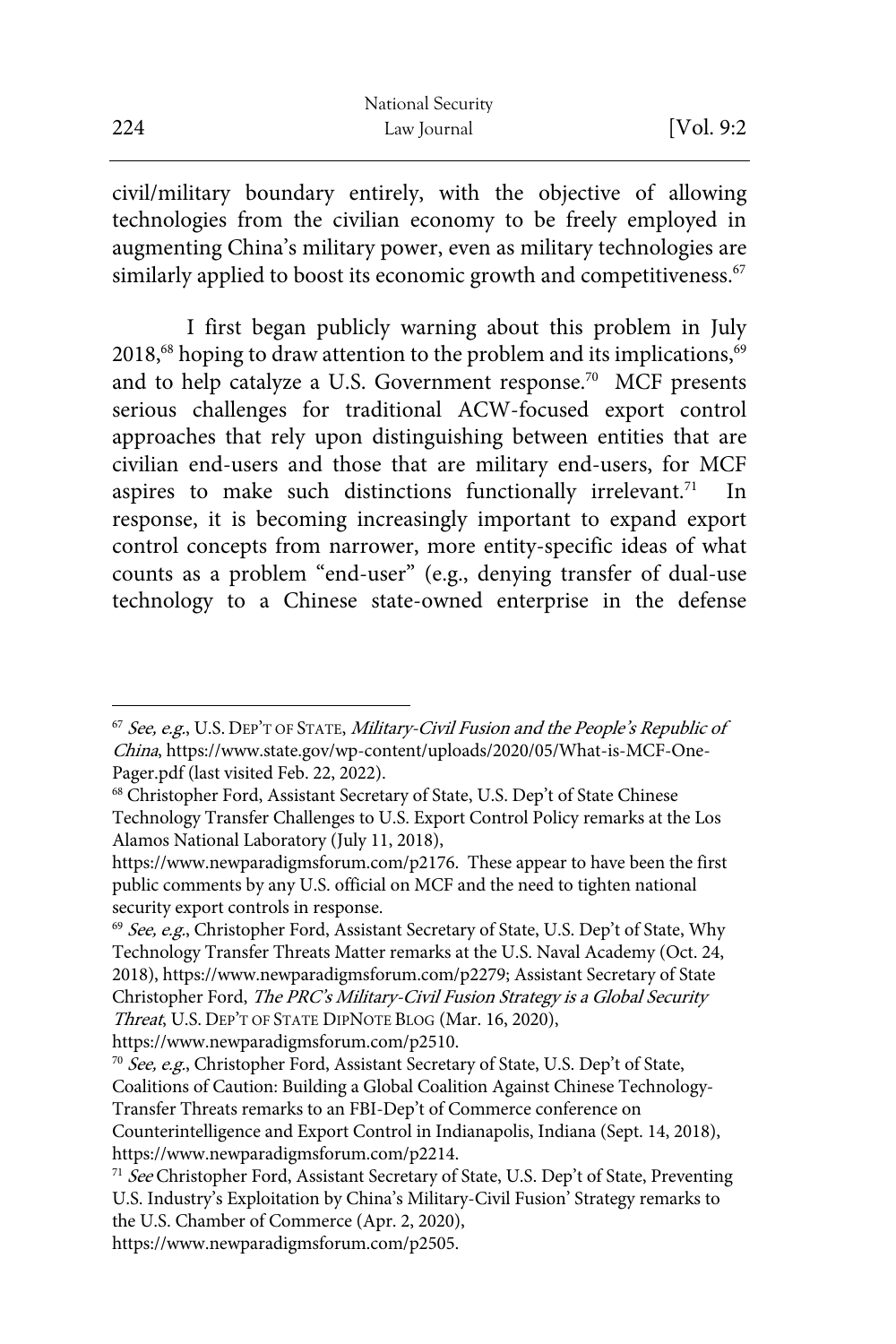industry) to broader conceptions that focus upon entire countries (e.g., denying such transfers to China as a whole).72

It seems clear to me that more moves toward "destination" based controls rather than "item"-based controls are needed, but this is not a step that has been taken effectively by most countries even in their national export control systems, let alone by the multilateral regimes. After all, those regimes still cannot formally bring themselves even to name even the small, marginal "countries of concern" they were designed to isolate, much less apply "catch-all" approaches to global revisionists such as Russia and China. The consensus-based nature of these regimes' decision-making and large memberships – and Russia's presence "inside the wire" at the MCTR and Wassenaar – have precluded such responsiveness.73

These various developments thus present significant challenges to multilateral ACW export control regimes established on the basis of assumptions rooted in the geopolitical context of an early

<sup>72</sup> One recent example of this was undertaken by U.S. officials in 2019-20 with moves to restrict the flow of advanced semiconductor technology to the Chinese firm Huawei. See generally, e.g., Assistant Secretary of State Christopher Ford, U.S. National Security Export Controls and Huawei: The Strategic Context in Three Framings, ARMS CONTROL AND INT'L SEC. PAPERS, vol. 1, no. 8 (May 22, 2020), https://irp-

cdn.multiscreensite.com/ce29b4c3/files/uploaded/ACIS%20Paper%208%20- %20Export%20Controls%20and%20Huawei.pdf. U.S. moves against Huawei began in early 2019 with the company's indictment for fraud and sanctions evasion (vis-àvis Iran). U.S. Dep't of Justice, Chinese Telecommunications Conglomerate Huawei and Huawei CFO Wanzhou Meng Charged with Financial Fraud (Jan. 28, 2019), https://www.justice.gov/opa/pr/chinese-telecommunications-conglomerate-huaweiand-huawei-cfo-wanzhou-meng-charged-financial. By August of 2020, the United States had imposed export control restrictions not merely to Huawei itself, but to more than 150 of its affiliates around the world. US Boosts Sanctions for China Tech Giant Huawei, DW (Aug. 17, 2020), https://www.dw.com/en/us-boosts-sanctionsfor-china-tech-giant-huawei/a-54599763.<br><sup>73</sup> One recalls here Santayana's description of consensus-based decision-making in

which any party can veto collective action as a process that makes "impotence not only constitutional but expressly intended and prized." George Santayana, Dominations and Powers: Reflections on Liberty, Society, and Government at 456 (New York: Charles Scribner's Sons, 1951) (quoted in The Essential Santana: Selected Writings at 470 (The Santayana Edition, ed.) (Bloomington, Indiana: Indiana University Press, 2009)).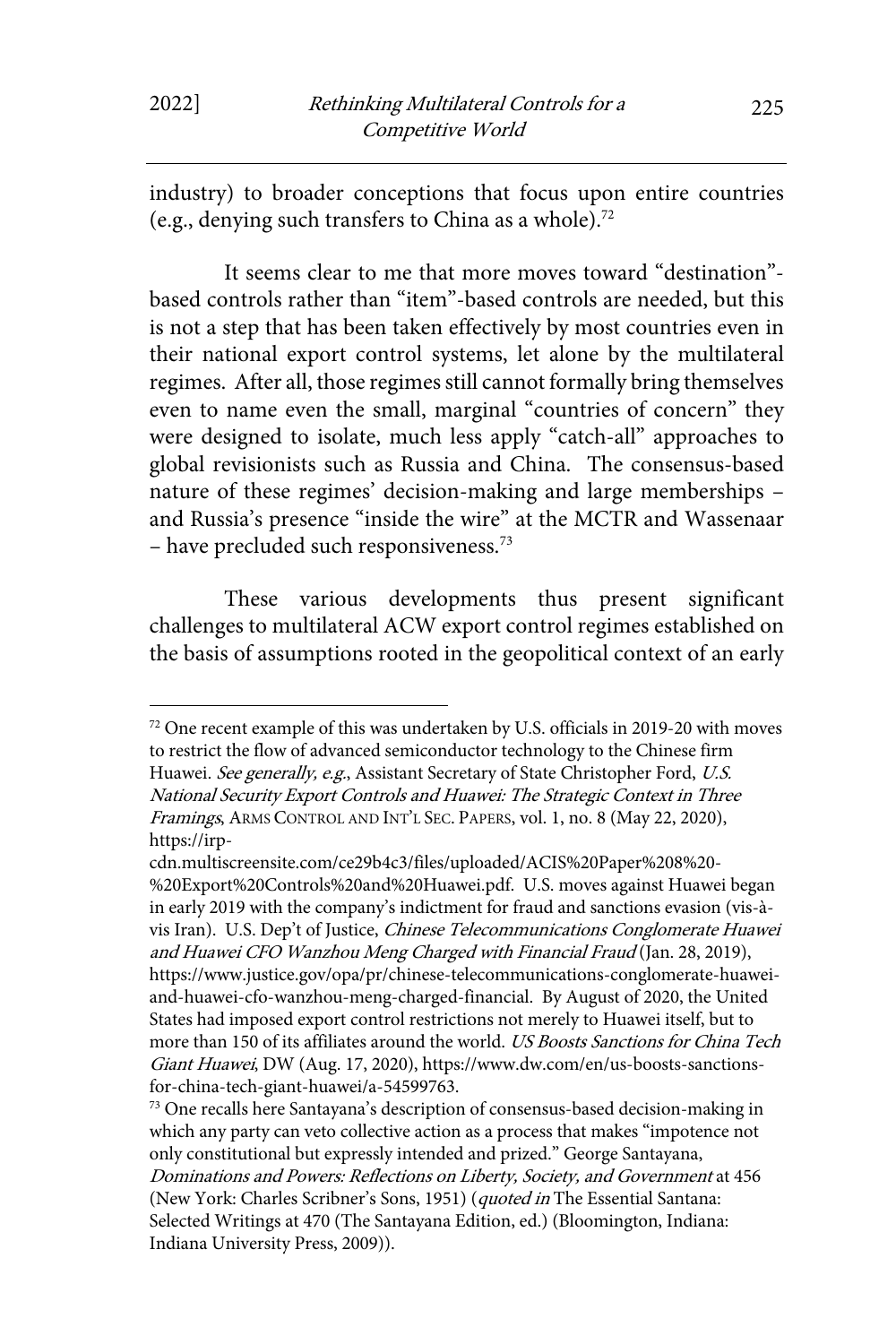|     | National Security |            |
|-----|-------------------|------------|
| 226 | Law Journal       | [Vol. 9:2] |

post-Cold War era now far removed from our own. In some respects, in fact, these changes may even come to make the export control system into a potential source of additional systemic instability.

Being designed around the architectural assumption of a technology-possessing mass of major states that cooperate to deny dangerous technologies to small, marginalized "rogues" while nonetheless trading relatively freely in such goods among themselves, today's multilateral export control regimes may not merely fail to address the export control challenges of a great power competitive environment. To some degree, they could even worsen security challenges in this modern environment, by impeding efforts to prevent powerful revisionists from acquiring advanced dual-use technologies, permitting such states to leverage intra-regime trade for their own military and economic advantage, and making it harder for technology possessors who are threatened by revisionist aggression to shore up their friends and allies (especially if those states are outside the multilateral regimes in question) through cooperation on advanced military capabilities.

In sharp contrast to the WMD-focused regimes – which, as we have seen, still appear to retain their strategic relevance appear to retain their strategic relevance notwithstanding the return of great power competition<sup>74</sup> - the competitive pressures of today's multipolar world create strong incentives for the developed democracies to use ACW-related technology transfers as a means to strengthen the alliance and partnership relationships needed to meet revisionist challenges and deter Russian and Chinese aggression. 75 (Indeed, it might even be argued that a more *pro-*proliferation attitude toward ACW technologies is needed in order to preserve WMD-related nonproliferation equities. After all, sophisticated conventional power

 $74$  It is, of course, true that the MTCR, in theory, is directed against nuclear weapons proliferation, with its Guidelines having been drawn up in order to restrict commerce in delivery systems capable of delivering nuclear weapons. These rules were established on the basis of the technological understandings of the 1980s, however, and MTCR-class capabilities without nuclear warheads are today becoming ever more important in the conventional arena, even while their enabling technology is becoming increasingly ubiquitous through a revolution in uncrewed aerial vehicles across both the civilian and military sectors.

<sup>&</sup>lt;sup>75</sup> Ford, *supra* note 63.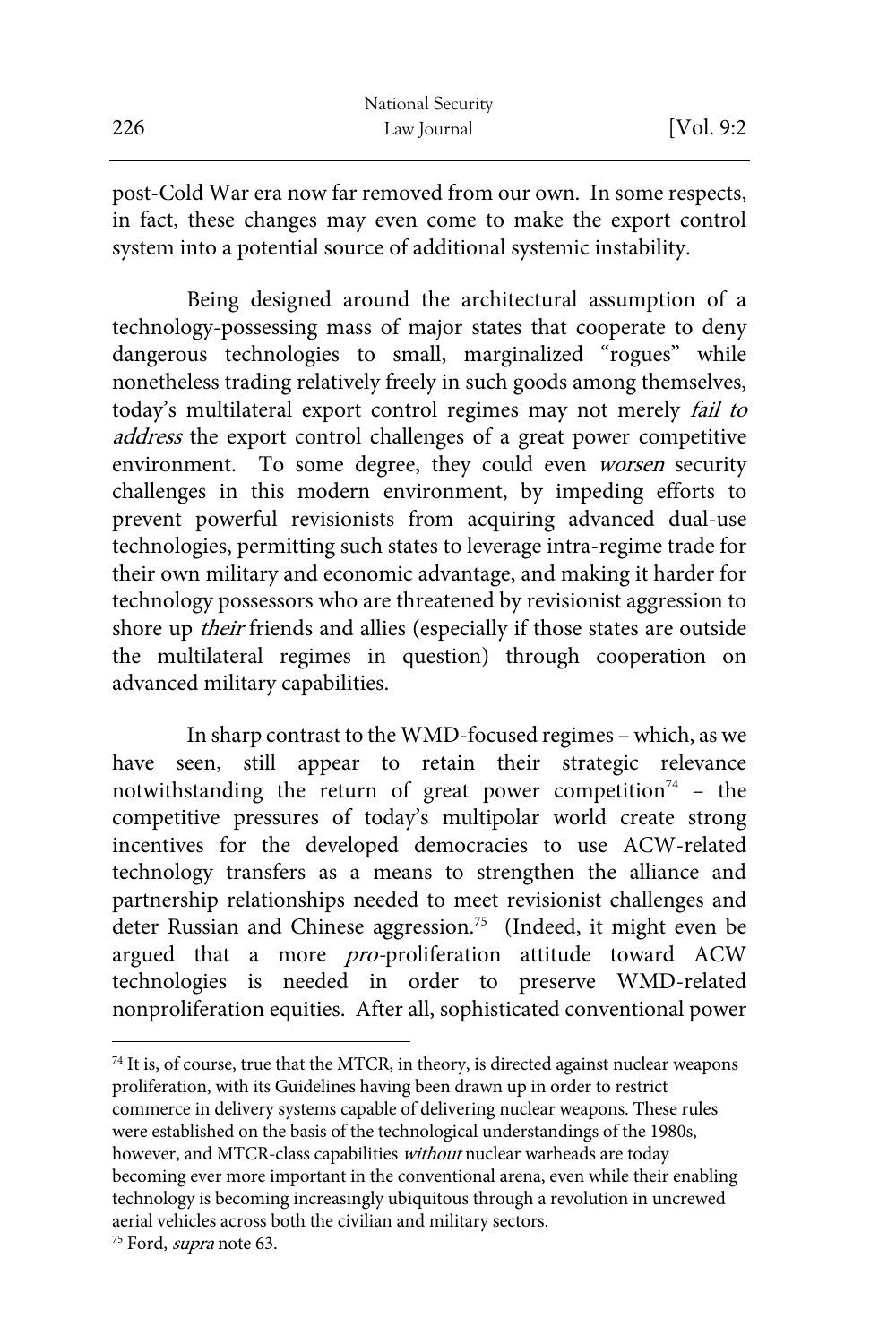presents the states of Europe and the Indo-Pacific with their first line of defense in the face of existential threats from Russian and Chinese aggression, without which the temptations to "go nuclear" would be all the greater.) The post-Cold War approach to constraining trade in the ACW capabilities at the core of modern conventional military power – and that are essential to shoring up smaller countries' security postures against revisionist aggression from China and Russia<sup>76</sup> seems profoundly out of step with the needs of security and stability in the modern security environment.

#### V. WHAT CAN BE DONE?

What might we need to do differently given that – with the exception, as we have seen, of institutions aimed at restricting trade in WMD-related items and materials – the multilateral post-Cold War export control system seems so out of step with the international security needs of the contemporary world? What rethinking or reimagining is necessary?

To begin, it bears emphasis that simply to point out the mismatch that has developed between the assumptions behind the ACW-focused multilateral export control regimes and the actual circumstances of the modern world is not necessarily to argue for the complete dismantlement of those regimes. While it may be the case that the central post-Cold War problem they were meant to address – namely, the risks attendant to technology acquisition by small, marginal, and irresponsible "countries of concern" – is no longer the central security problem of the international community, it remains a significant one. Therefore, these ACW regimes may still be able to provide value in slowing the spread of destabilizing military capabilities to countries such as North Korea and Iran, as well as to terrorists. ACW nonproliferation, in this sense, thus remains very

<sup>&</sup>lt;sup>76</sup> See, e.g., Jack Detsch, Ukraine Pins Hopes on Javelin Missiles to Dent Putin's Armor, FOREIGN POL'Y (Jan. 26, 2022),

https://foreignpolicy.com/2022/01/26/ukraine-missile-russia-baltics-biden/.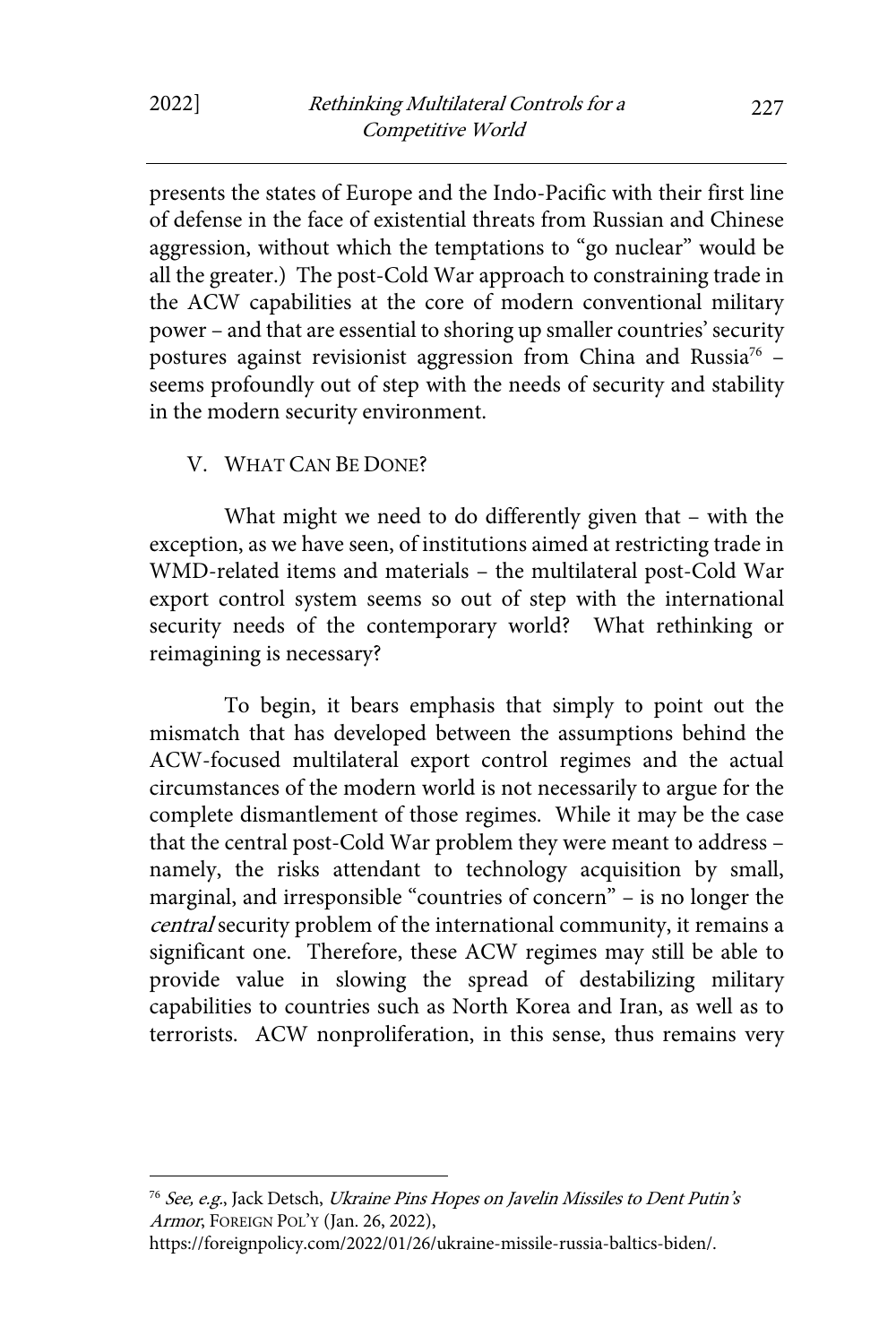|     | National Security |            |
|-----|-------------------|------------|
| 228 | Law Journal       | [Vol. 9:2] |

important, even if great power competitive challenges have ballooned in significance and come to occupy today's center stage. $^{77}$ 

At the same time, precisely because such great power competitive problems have become so central – and because, as described above, current multilateral ACW-focused export control regimes have so little to say about them – it is necessary to rethink U.S. approaches to the broad export control enterprise in significant ways in order to permit more flexibility with regard to: (a) denying ACWrelated exports to problematic countries within Wassenaar and the MCTR (specifically, the Russian Federation); and (b) being willing to provide ACW capabilities to select countries threatened by Russian or Chinese revisionist aggression, irrespective of such countries' formal status vis-à-vis the export control system.

This Article suggests that such a rethinking be guided, at the least, by several fundamental and interrelated principles, as follows:

### A. Control by "Destination Jurisdiction" Rather Than Just Item Type.

Irrespective of regime – across the entire export control space, including not only ACW and missiles but also WMD – it is becoming more and more important to control technology transfers on a "destination jurisdiction" basis than simply on that of control lists of sensitive items and materials. As demonstrated by the challenges of China's MCF strategy, and even as "catch-all" controls have already become more necessary against proliferators who support their WMD programs through the acquisition of components just below "controlled" levels, future export control regimes will need to focus upon preventing transfers to *anyone* within or affiliated with any country deemed to be "of concern."

<sup>77</sup> Assistant Secretary of State Christopher Ford, Export Controls and National Security Strategy in the 21<sup>st</sup> Century, ARMS CONTROL AND INT'L SEC. PAPERS, vol. 1, no. 16 (Aug. 19, 2020), https://irp-

cdn.multiscreensite.com/ce29b4c3/files/uploaded/ACIS%20Paper%2016%20- %20Export%20Control%20strategy.pdf (last visited Feb. 22, 2022).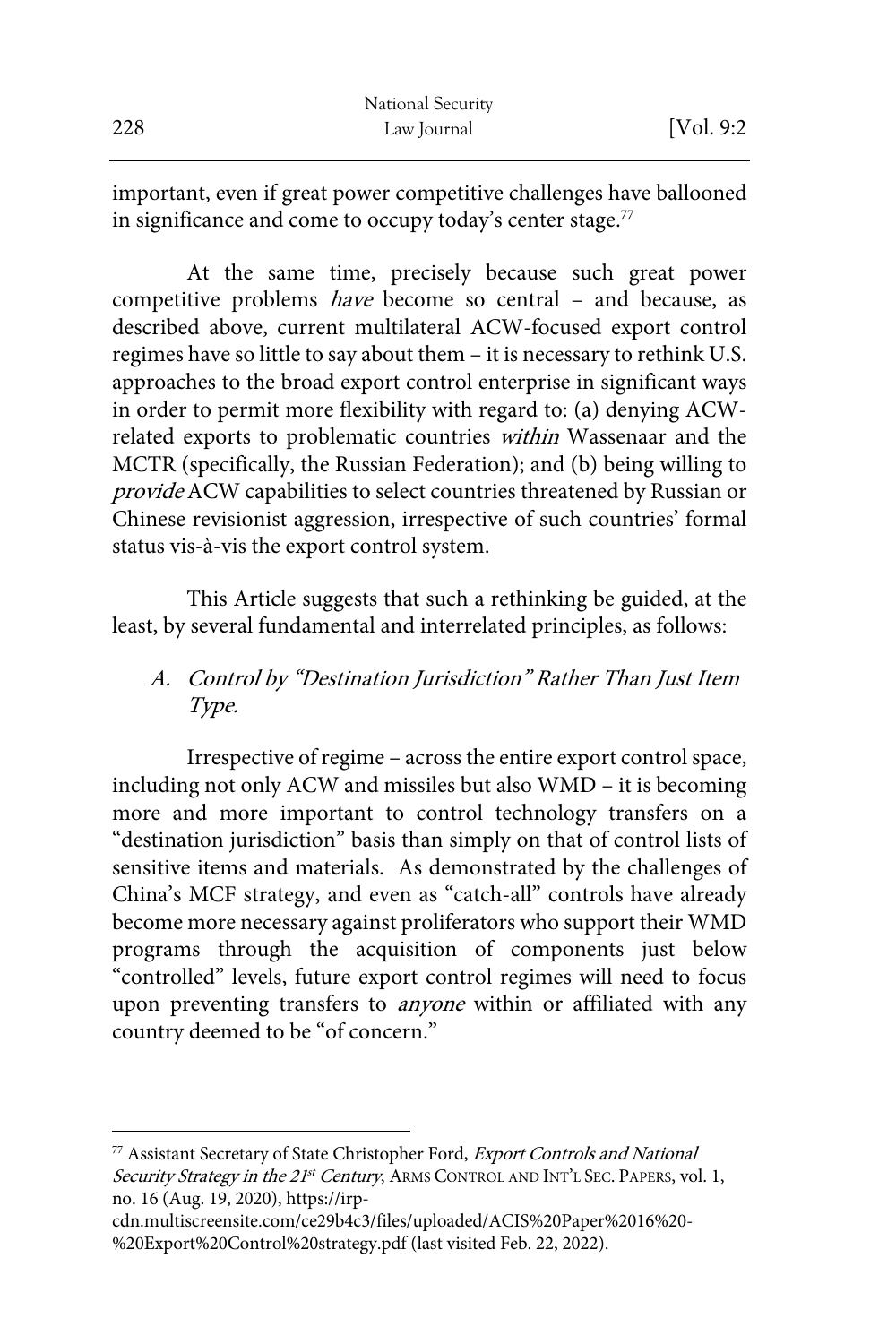### B. Supplement Existing Regimes with Like-Minded "Subregimes."

With today's key regimes unable to react effectively to events as a result of the collective action challenges associated with having large numbers of participants and consensus-based decision-making by a membership that can include purposeful obstructionists, much of the future of multilateral export controls lies with the creation of "subregimes" of smaller numbers of likeminded partners who share strategic perspectives and can leverage that collective vision into conceptual agility, technological impact, and political staying power. The most genuinely successful export control regime in history is arguably the COCOM framework that helped retard the growth of Soviet military power during the Cold War. However, COCOM's success may not be fully replicable today, given the degree of technological sophistication and indigenous innovation already present in China. Nevertheless, unlike Wassenaar, COCOM was specifically designed to permit a group of developed democracies to deal with "a single, relatively monolithic threat" in the form of a predatory great power,<sup>78</sup> and can thus offer us lessons today as the Western democracies struggle with the threats presented by China and Russia. Among these lessons, at the very least, is the conclusion that to the degree that groups of states *can* have export control success in the competitive modern world, this is likely to occur through configurations smaller than the membership of most of today's current regimes, and to involve technology-possessing states having a high degree of geopolitical "likemindedness."<sup>79</sup>

Building and maintaining such coalition-like groups will hardly be easy, and making such sub-regimes effective will place a premium upon involving the "right" players and keeping them

<sup>&</sup>lt;sup>78</sup> Henshaw, *supra* note 10, at iii; see also Ford, supra note 77, at 4.

 $79$  Here lies an additional potential lesson for today from COCOM, inasmuch as during the Cold War, a number of relatively likeminded governments (Austria, Finland, Hong Kong, India, Ireland, Singapore, South Korea, Sweden, Switzerland, Taiwan, and Yugoslavia) agreed to track COCOM-controlled items and help enforce restrictions upon their export even though these governments were not actually COCOM members. At one point – when its leaders felt threatened by the Soviets – even *China* became one of those countries at least *partially* cooperating with COCOM restrictions. See Henshaw, supra note 10, at 7.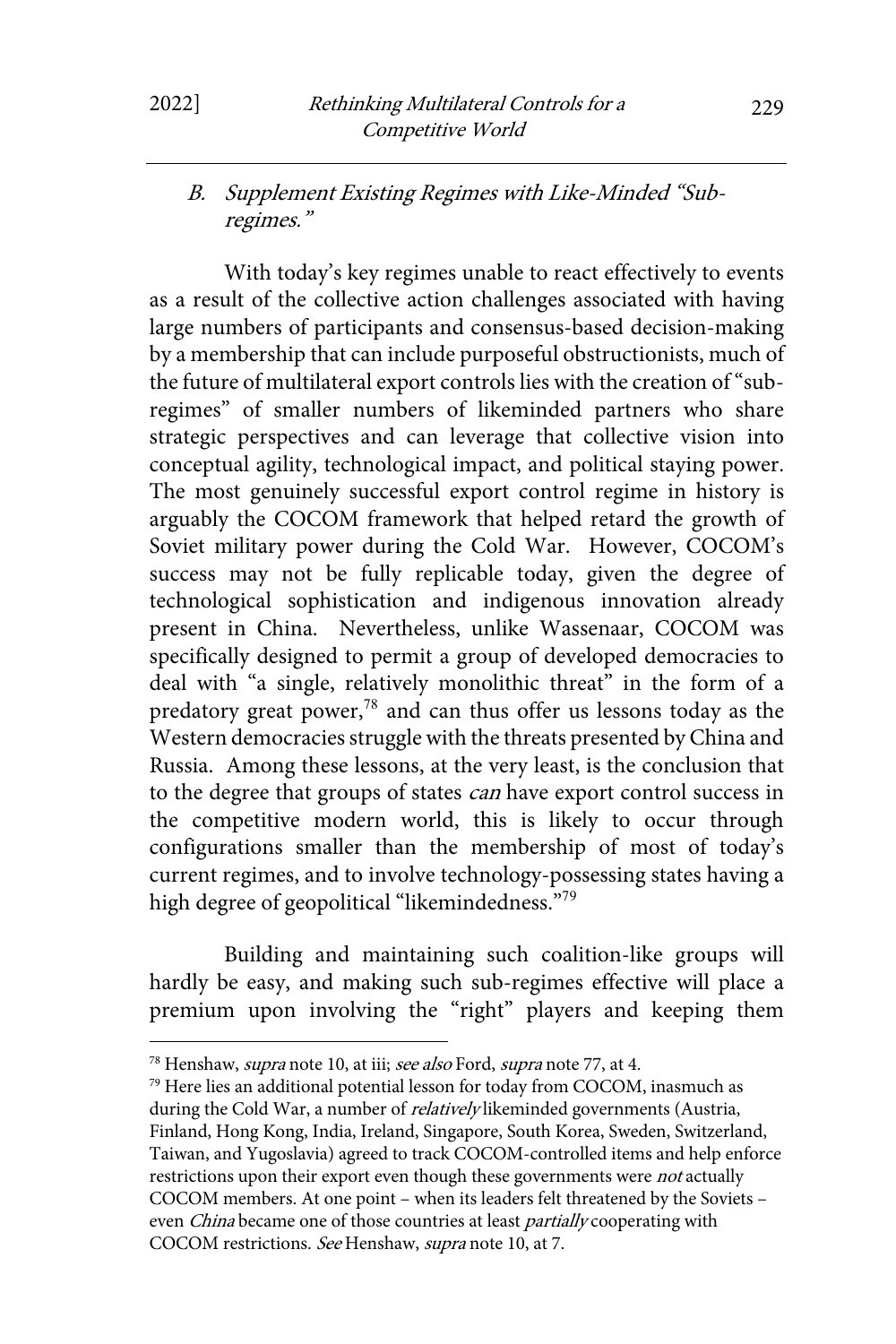focused and resolute over time. At least before the remarkable provocations of Vladimir Putin's invasion of Ukraine in 2022, few countries have been willing expressly to identify Russia or China as appropriate subjects for broad denials of dual-use technology. Nevertheless, Putin's moves against Ukraine and Xi Jinping's threats against Taiwan and territorial seizures in the South China Sea and in the Himalayas may be changing this – and in any event it may still be possible to identify groups of key countries able and willing to implement ever stronger controls. If it is possible to find groups of states with a significant degree of likemindedness, and who also together possess asymmetric advantages in key technologies vis-à-vis whatever countries are *now* deemed to be "of concern" – such as by bringing the United States, Japan, South Korea, the Netherlands, Taiwan, and the United Kingdom together on semiconductor technology controls against China, for instance – the "sub-regimes" approach may yet be quite effective.<sup>80</sup>

### C. Maximize Flexibility within Existing ACW Regimes.

In a pathbreaking step forward along the path of rethinking ACW controls in light of today's competitive pressures, the United States has already demonstrated that additional flexibility within the MTCR system is possible through the application of national discretion in discerning when that regime's "strong presumption of denial" can appropriately be overcome.<sup>81</sup> This step is one upon which the United States and its allies can build in devising better ways to cooperate with friends and allies in presenting Russia and China with missile-related threats that will help make revisionist aggression less attractive to Moscow and Beijing.

<sup>&</sup>lt;sup>80</sup> See, e.g., Christopher Ford et al., The National Science Foundation and the Future of S&T Diplomacy, SCI. & DIPL. (Feb. 23, 2022), (noting that "the United States remains a huge technology power. In collaboration with partners in democratic economies such the European Union, Japan, South Korea, Taiwan, the United Kingdom, Australia, and Canada – which collectively have a gross domestic product more than three times China's and nearly hold their own even vis-à-vis China's torrent of patent applications – there is surely no obstacle we cannot overcome."), https://www.sciencediplomacy.org/article/2022/national-science-foundation-andnew-frontier-st-diplomacy.<br><sup>81</sup> See, e.g., Ford, supra note 60, at 4-6.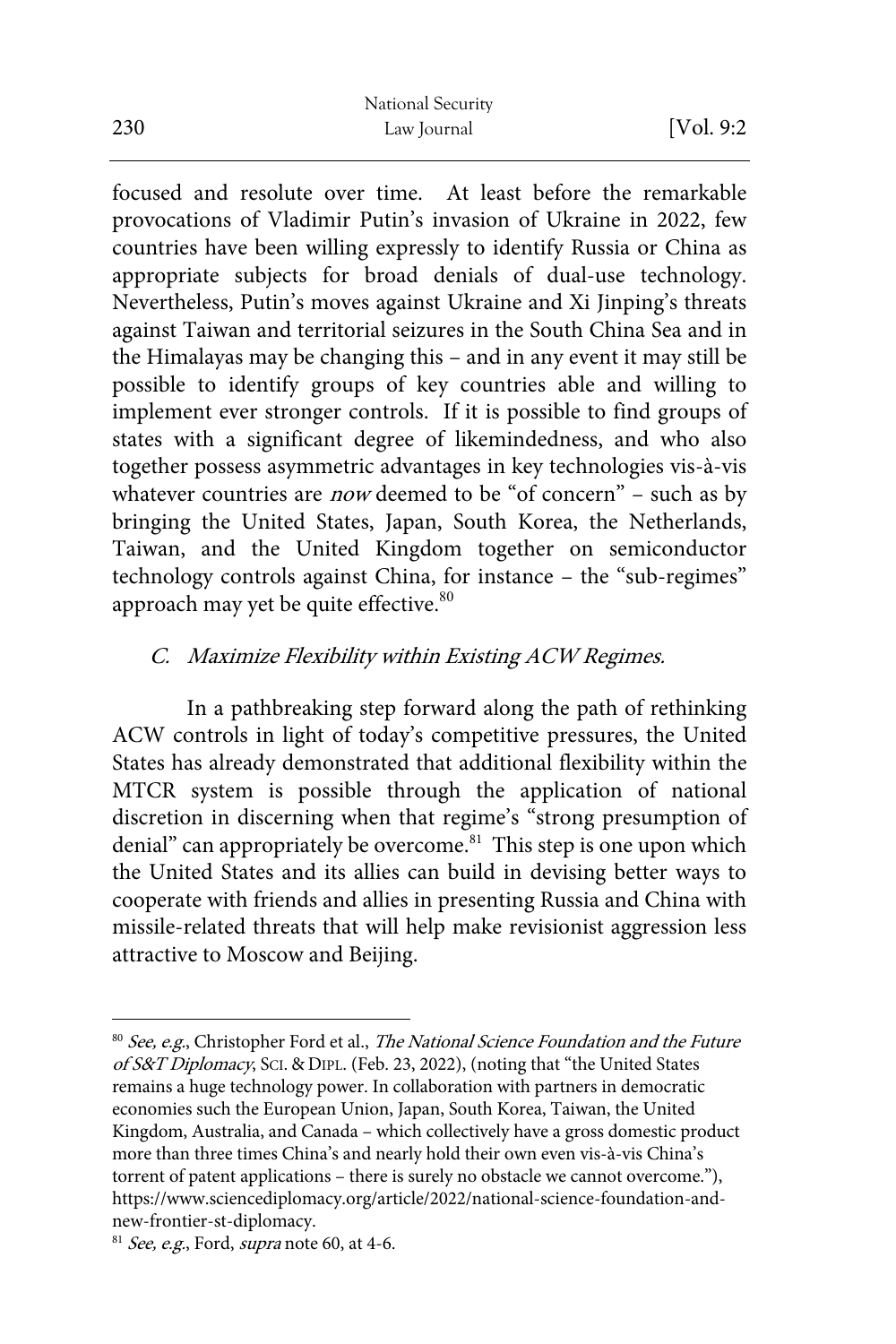#### D. Keep a Competitive Focus.

As the COCOM example suggests, success in multilateral export control work in today's environment will also require a reorientation of perspective to focus explicitly upon competitive challenges. This means deeming the great power revisionists to be "countries of concern" alongside the "rogue" states traditionally addressed by export control regimes, and thus inherently means limiting or preventing the involvement of – and indeed, frankly, targeting for technology denial – powerful countries that are currently part of the system (e.g., Russia in Wassenaar and the MTCR, and China in the NSG). $82$ 

Another aspect of building an explicitly competitive focus into the multilateral export control architecture is thinking through when not to restrict transfers of sensitive items or material to one's friends and partners in such competitive struggles. The extreme and paradigmatic example of this arises in time of war when a belligerent has strong incentives not merely to try to prevent essentially *any* transfer of *anything* of value to its enemy by *anyone*, but in fact also to promote transfers that help make its own allies better partners in the fight. As COCOM illustrates, however, what is true in hypertrophic form in wartime is to some extent still true in peacetime competition, particularly as revisionist challenges mount. For an export control regime, this suggests the need for various "tiers" of destination-based control: very tight restrictions upon transfers to great power competitors; loose ones for one's friends;<sup>83</sup> and considerable scope for strategic and opportunistic adjustment in between these poles in pursuit of competitive advantage. This would mean, for instance, more leniency as reward and support for those who behave more cooperatively with you vis-à-vis competitors, and more stringency for those who incline the other way. It might also be necessary from time

<sup>&</sup>lt;sup>82</sup> The fact that existing ACW regimes are unlikely to do this points to the importance of principle #3 above: supplementing such regimes with coalitions of key states applying more stringent rules.

<sup>&</sup>lt;sup>83</sup> This is, perhaps, another lesson from COCOM, which came to include a "Common Standard" for licensing and enforcement, the adoption of which would permit license-free transfers between COCOM members. See Henshaw, supra note 10, at 7.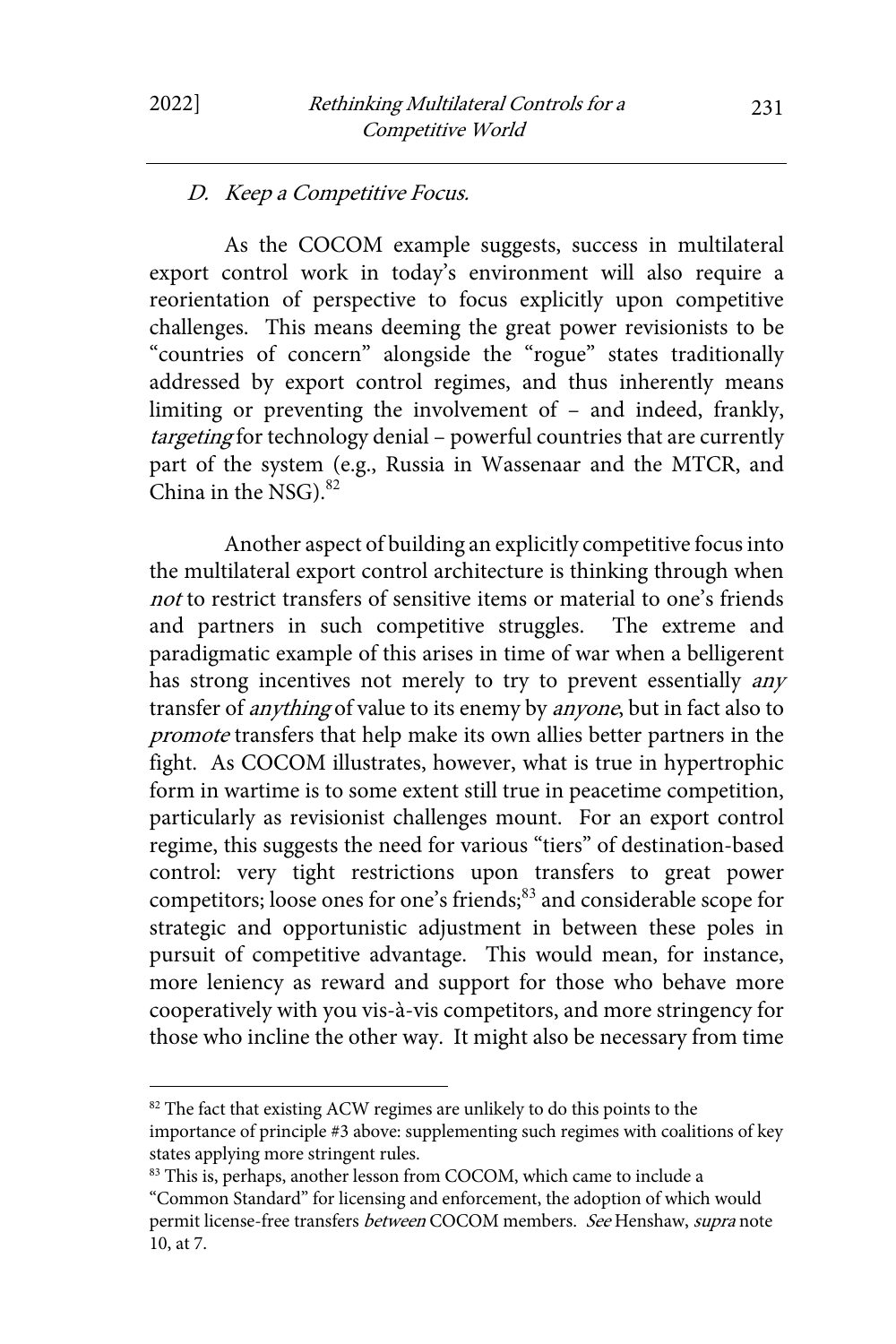to time to penalize friends who unwisely choose to provide technological assistance to the adversary.<sup>84</sup>

## E. Be Prepared For "Complete Denial" in Response to Provocations.

Learning lessons from the history of COCOM – which was once described as having been "the only effective multilateral restraint on conventional arms transfers"85 – we must clearly approach export controls with a firm focus upon denying authoritarian adversaries technology-fueled competitive advantage. As recent events have shown with Russia's brutal attempt to invade and dismember the country of Ukraine in 2022, however, even more is sometimes needed.

It is now clear that we must also be able to pivot – on a moment's notice, if need be – into what French Economy Minister Bruno Le Maire has termed "total economic and financial war"86 against a revisionist geopolitical aggressor. This means organizing export control systems among the developed democracies not merely so that they are able, when required, to cut off such an aggressor's supply of sensitive dual-use technology but also, in effect, all but entirely to isolate an aggressor from the rest of the world in economic and technological terms.

At the time of writing, this is being done with Russia, rather on the fly, in response to Vladimir Putin's brutalities in early 2022 against the people of Ukraine.<sup>87</sup> The United States and likeminded partners should learn from this, however, by building into their

<sup>&</sup>lt;sup>84</sup> The threat of U.S. sanctions against those helping the USSR was an important factor in getting the countries of COCOM to agree to its strictures – as well as important in helping persuade them to keep them, since formally speaking, COCOM itself lacked an enforcement mechanism. *Id.* at 13, 16.<br><sup>85</sup> *Id.* at 31.

<sup>&</sup>lt;sup>86</sup> Aurelian Breeden, What Happened on Day 5 of Russia's Invasion of Ukraine, BLOG, N.Y. TIMES (Mar. 1, 2022) (quoting comment by Le Maire to FranceInfo Radio: "Nous allons livrer une guerre économique et financière totale à la Russie. Nous allons provoquer l'effondrement de l'économie russe."),

https://www.nytimes.com/live/2022/02/28/world/ukraine-russia-war.<br><sup>87</sup> See, e.g., Becky Morton, *Ukraine: Russia faces war crimes investigation*, BBC NEWS (Mar. 3, 2022), https://www.bbc.com/news/world-60597751.